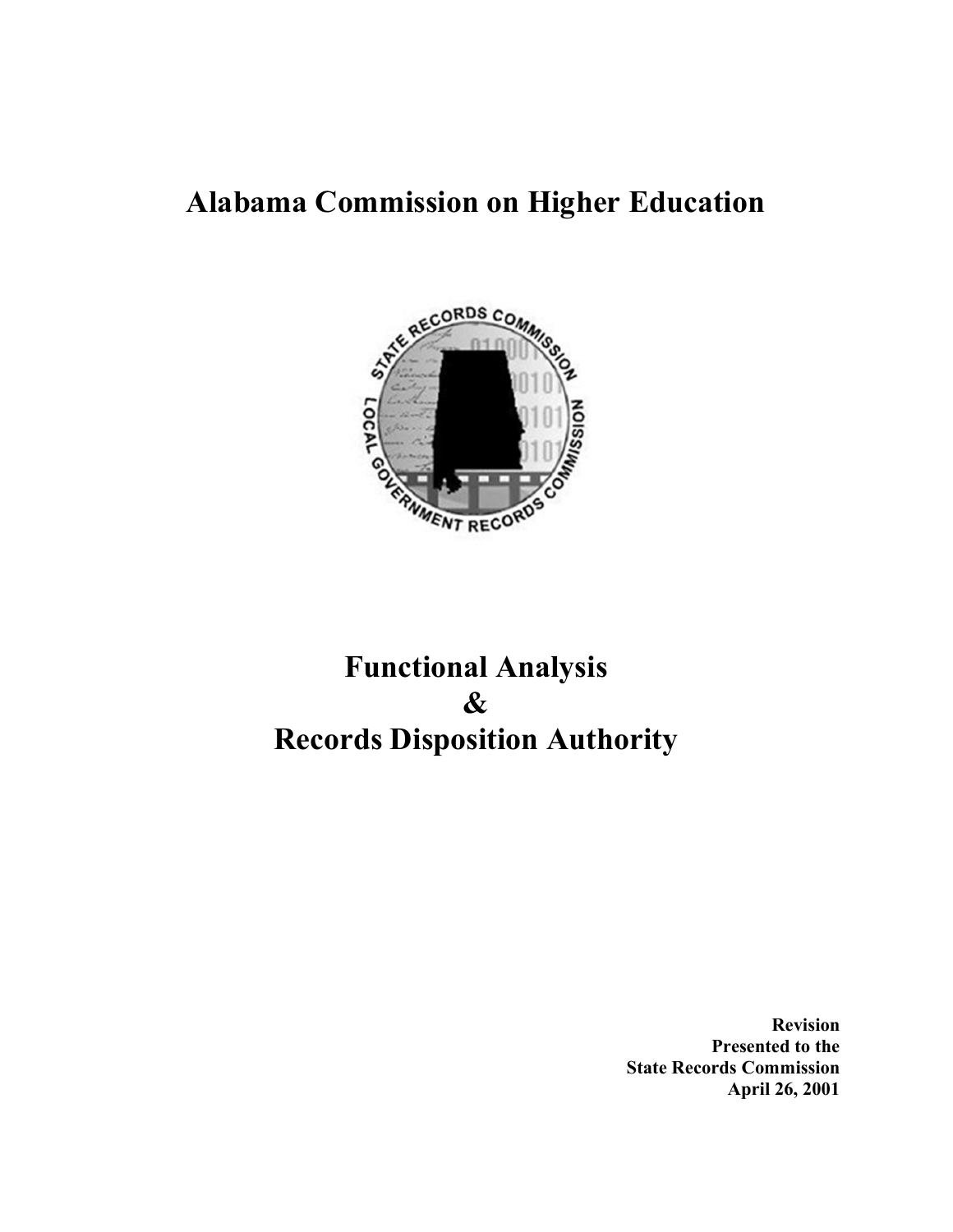# **Table of Contents**

| Functional and Organizational Analysis of the Alabama Commission on Higher Education  |  |
|---------------------------------------------------------------------------------------|--|
|                                                                                       |  |
|                                                                                       |  |
|                                                                                       |  |
|                                                                                       |  |
| Analysis of Record Keeping System and Records Appraisal of the Alabama Commission on  |  |
|                                                                                       |  |
|                                                                                       |  |
|                                                                                       |  |
|                                                                                       |  |
| Alabama Commission on Higher Education Records Disposition Authority  17              |  |
|                                                                                       |  |
|                                                                                       |  |
|                                                                                       |  |
|                                                                                       |  |
|                                                                                       |  |
|                                                                                       |  |
|                                                                                       |  |
|                                                                                       |  |
|                                                                                       |  |
|                                                                                       |  |
|                                                                                       |  |
|                                                                                       |  |
|                                                                                       |  |
| Administering Internal Operations: Managing Properties, Facilities, and Resources  26 |  |
|                                                                                       |  |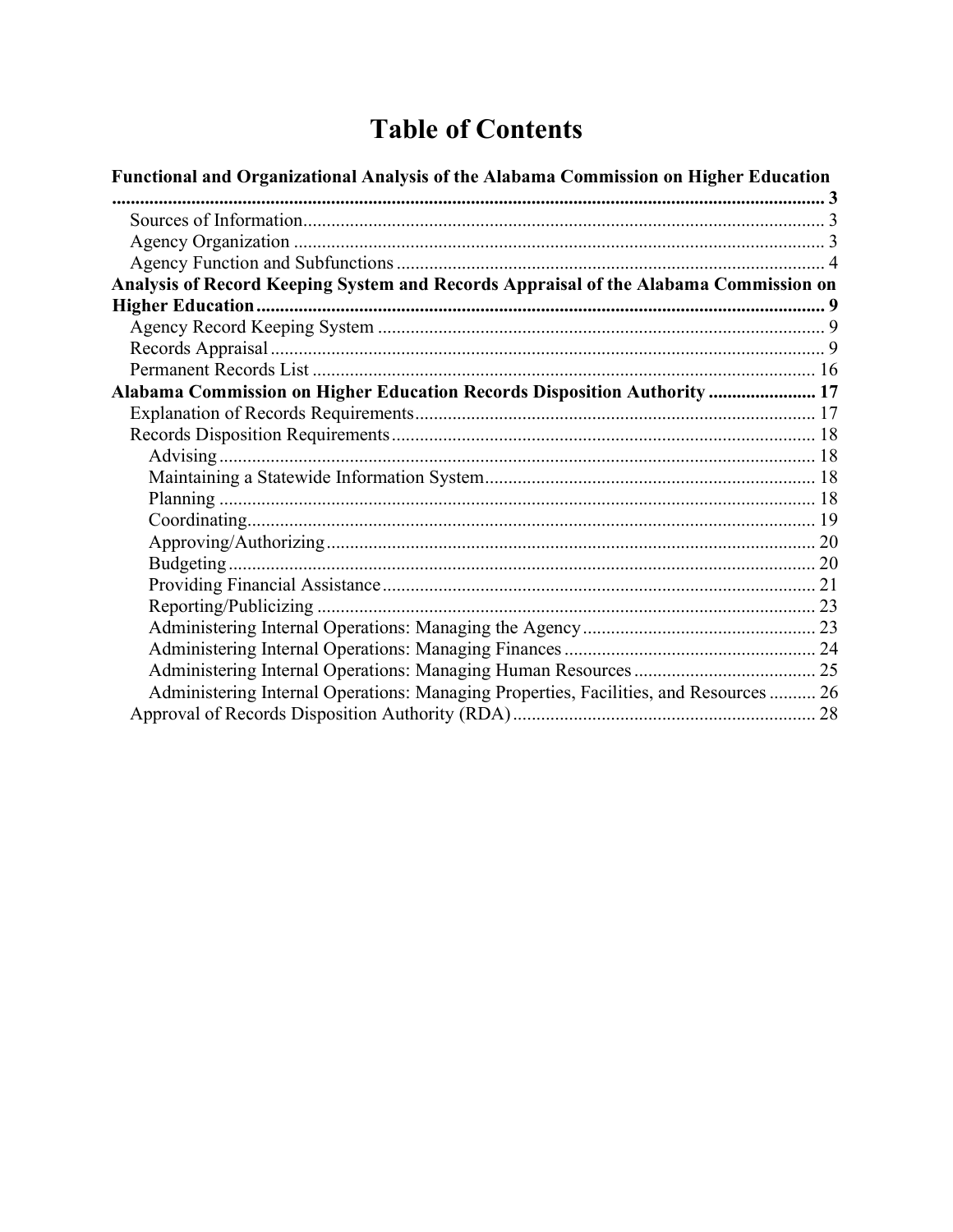# Functional and Organizational Analysis of the Alabama Commission on Higher Education

## Sources of Information

- Representatives of the Alabama Commission on Higher Education
	- o Beth Sievers, Administrative Assistant, Executive Director's Office
	- o Linda Thierfelder, Manager of Agency Operations, Executive Director's Office
	- o Dixie Brannan, Administrative Assistant, Planning and Coordination
	- o Brenda Carter, Director of Programs, Planning and Coordination
	- o Kitty Collier, Director of Planning, Planning and Coordination
	- o Ellen Haulman, Assistant Director, Planning
	- o Edward Rutledge, Chief Financial Officer
	- o Veronica Harris, Assistant Director, Agency Accounting
	- o Jan Hilyer, Assistant Director, Grants and Scholarships
	- o Donna Jordan, Assistant Director, Loan Servicing
	- o Pat Thorne, Assistant Director, Loan Servicing
	- o Lori Franklin, Secretary, Loan Servicing
	- o Sarah Williams, Assistant Director, Financial Analysis
	- o Sheryl Newton, Junior Accountant, Client Funds
	- o Walter Hutcheson, Assistant Director, Systems Operations
	- o Shelia McFarland, Software Support Coordinator, Data Systems
- Code of Alabama 1975  $\S$  16-5-1 through  $\S$  16-5-33
- Acts of Alabama, 1996 Regular Session
- Alabama Administrative Code Chapters 300-1-1 through 300-5-8
- Alabama Government Manual (1994)
- Alabama Commission on Higher Education Annual Reports (1994-1996)
- Alabama Commission on Higher Education Web Site
- **Holdings of the Alabama Department of Archives and History for the Alabama** Commission on Higher Education
- Government Records Division, State Agency Files (1985-ongoing)

## Agency Organization

Created by the Alabama Legislature in 1969, the Alabama Commission on Higher Education (hereinafter referred to as the commission) is composed of twelve members, ten of whom are appointed by the governor, one by the lieutenant governor, and one by the speaker of the house. Appointments are confirmed by the Senate. There must be one member from each congressional district, but no more than two from any one district. No member may also serve on the governing board of or be otherwise connected with any institution of higher education in the state or work for the Alabama Department of Education or for any school board. Commission members serve nine-year terms and cannot succeed themselves if they have already served more than five years in filling an unexpired term. The commission chairperson is elected annually from the membership. The commission must meet at least once every three months and is encouraged to meet at the campuses of various institutions of higher learning around the state.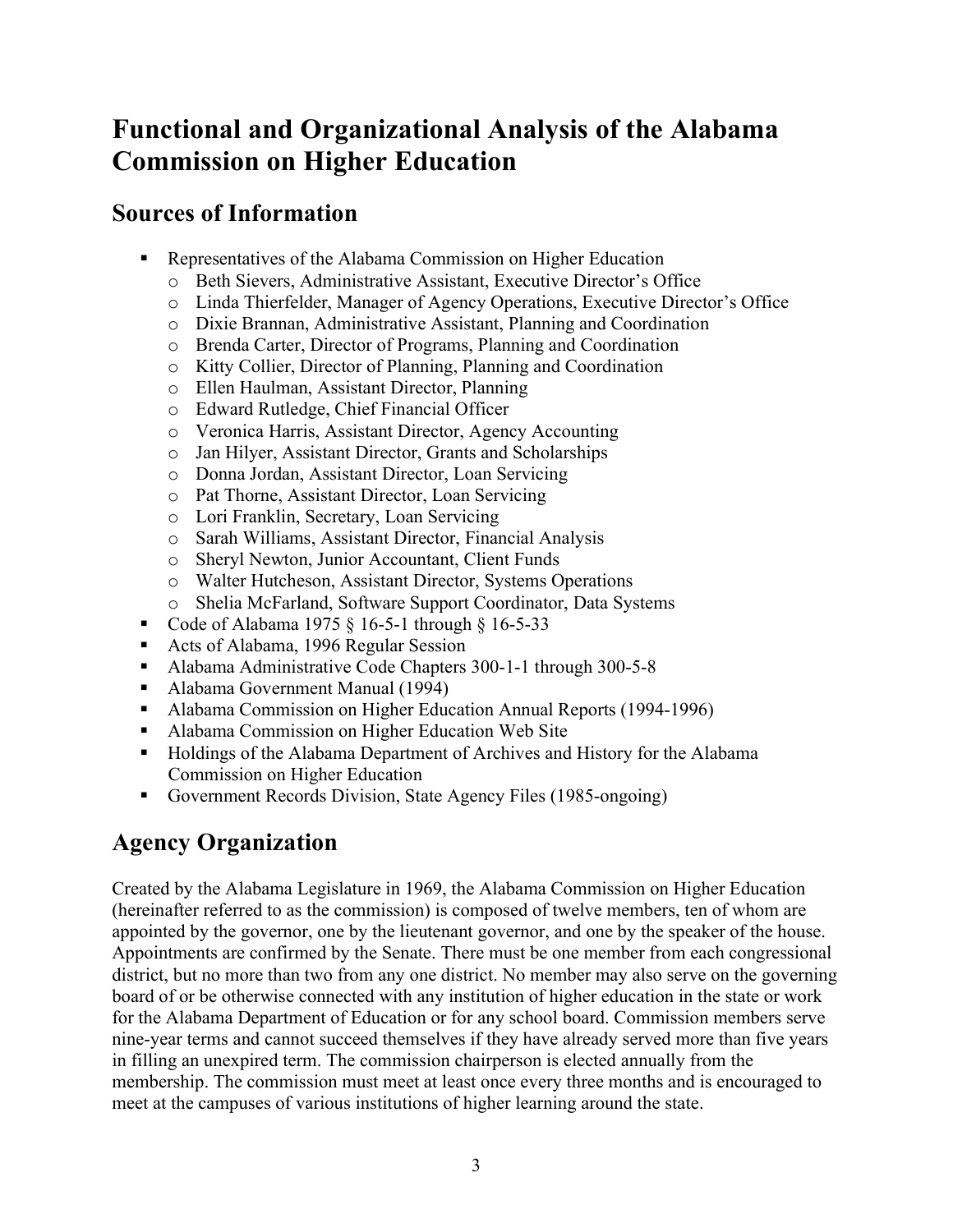The commission appoints an executive director, who must be confirmed initially by the Senate, and who acts as secretary to the commission, appoints commission staff, and carries out policies, programs, and duties assigned by the commission. Advisory groups also support the commission's work. One mandated advisory committee is the Council of Presidents, which includes the presidents of all the public four-year higher education institutions in the state, the chancellor of the Department of Postsecondary Education, and the presidents of three public twoyear institutions selected by the chancellor (Code of Alabama 1975 § 16-5-5). Commission staff members are currently organized into the divisions: Executive Director's Office, Planning and Coordination, Data Systems, Accounting, Student Assistance, and Loan Servicing. Its major source of funding is the Alabama Education Trust Fund.

## Agency Function and Subfunctions

The mandated function of the Alabama Commission on Higher Education is to serve as the state's coordinating agency for higher education (Code of Alabama 1975 § 16-5-2, § 16-5-5 to § 16-5-8). The legislature indicated that the commission was to act in an advisory and fact-finding capacity and not to take powers from the governing boards of the institutions of higher education or the State Board of Education (Code of Alabama 1975 § 16-5-13). Recent legislation, however, has given the commission more responsibilities. The commission is one of the agencies responsible for carrying out the subfunctions in the Policy and Statute Development function of Alabama government. It also performs activities in the Education subcategory of the Client Services function, the Regulatory function, and the Financial Management subcategory of the Administrative Support Operations function.

In performance of its mandated function, the Alabama Commission on Higher Education may engage in the subfunctions.

- Advising. The commission advises the governor and the legislature regarding funding for operation and capital improvements for all state higher education institutions (Code of Alabama 1975 § 16-5-2). It may advise the governor on any matter pertaining to postsecondary education and recommend to the legislature the enactment of legislation to promote quality higher education (Code of Alabama 1975 § 16-5-10). When the commission implements the state university and college information system mandated by Act 96-509 of the Alabama Legislature, it will provide data to assist the governor, legislators, and educators in "informed decision making on education issues."
- Maintaining a Statewide Information System. The commission is mandated to maintain a state university and college information system "to provide comprehensive, meaningful and timely information pertinent to the formulation of decisions and recommendations by the commission" and to support its role as adviser to the governor and the legislature. The commission is also the state coordinating agency for all data collection requirements of the federal government relating to postsecondary education (Code of Alabama 1975  $\S$  16-5-7). To respond to a variety of data requests, the commission has implemented the Integrated Postsecondary Education Data System (IPEDS), a system of surveys designed to collect data from all primary providers of postsecondary education in the state. In order to track students across institutions and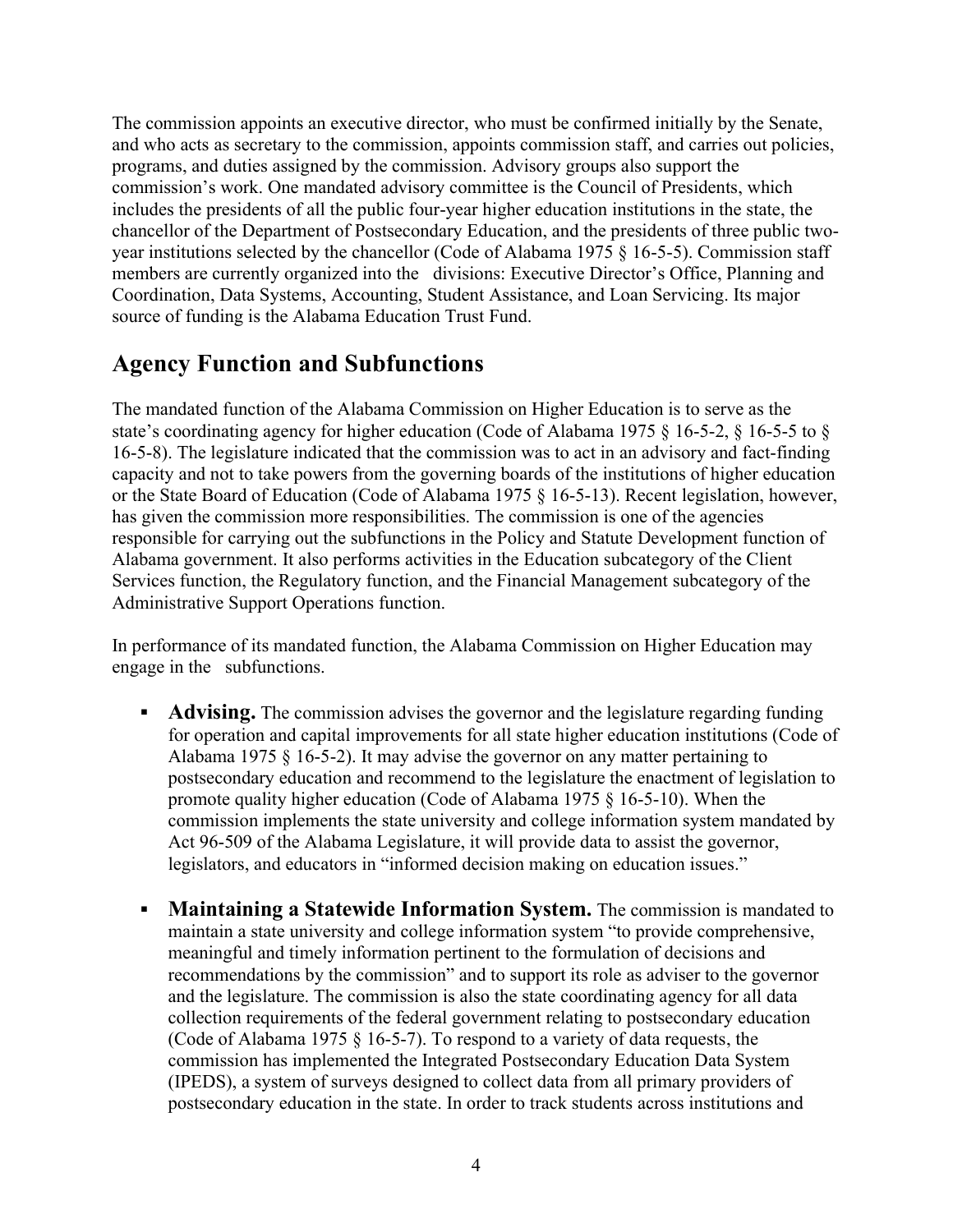sectors, to monitor the status of out-of-state students enrolled in Alabama institutions, to assess student retention and completion rates for all sectors of education, and to provide feedback to high schools and transfer institutions on the performance of students, the commission is developing additional databases. Legislation passed in 1996 called for the commission to establish a student unit record data system and a uniform electronic faculty unit record system (Act 96-771).

**Planning.** The commission is responsible for statewide long-range planning for postsecondary education. This includes establishing "statewide objectives and priorities with methods and guidelines for achieving them" (Code of Alabama 1975 § 16-5-6). Planning for statewide changes in postsecondary education often involves conducting studies and organizing advisory groups. A number of groups advise the commission on a long-term basis, including the Council of Presidents, mandated by the legislation that originally created the commission; the Council of University Chief Academic Officers; the Council of Deans of Arts and Sciences; and the Council of Graduate Deans. Other groups may form to study and provide advice on a particular higher education issue, such as a recent advisory group created to study a statewide policy on out-of-state tuition. The legislature mandated the creation of the Articulation and General Studies Committee to develop by 1998 a statewide freshman and sophomore level general studies curriculum to be taken at all public colleges and universities and by 1999 a statewide articulation agreement for transfer of credit among state institutions (Code of Alabama 1975 § 16-5- 8).

Act 96-539 of the Alabama legislature provided that every public institution of higher learning in Alabama submit annually to the commission a facilities master plan, including a five-year plan regarding new facility construction and acquisition. The commission must review these plans and make known any concerns and/or recommendations to the institution's board of trustees or, in the case of a two-year institution, to the State Board of Education. The institution must prioritize all capital budget requests and include them in the master facilities plan, accompanied by a needs assessment (Code of Alabama 1975 § 16-5-15). The commission's role is to provide more systematized planning for facilities construction, acquisition, and improvement among the state's postsecondary institutions and to assist the budgeting process for higher education.

**Coordinating.** The commission is authorized to review periodically all new and existing programs at colleges and universities and to study both needless duplication of programs and areas in which programs are not adequately provided, in order to "strengthen the total program of higher education in the state" (Code of Alabama 1975  $\delta$ ) 16-5-8). The Articulation and General Studies Committee discussed in the subfunction above is developing programs that will eventually produce better coordination among the curricula of the state's public colleges and universities. The commission administers several statewide programs that attempt to coordinate the resources of the various institutions. One of these is the Network of Alabama Academic Libraries. Its goal is to share collective library services to enhance graduate education, develop research level collections, and increase staffing and facilities. The commission acts as state coordinator for the Southern Regional Compact for Education. Another program coordinating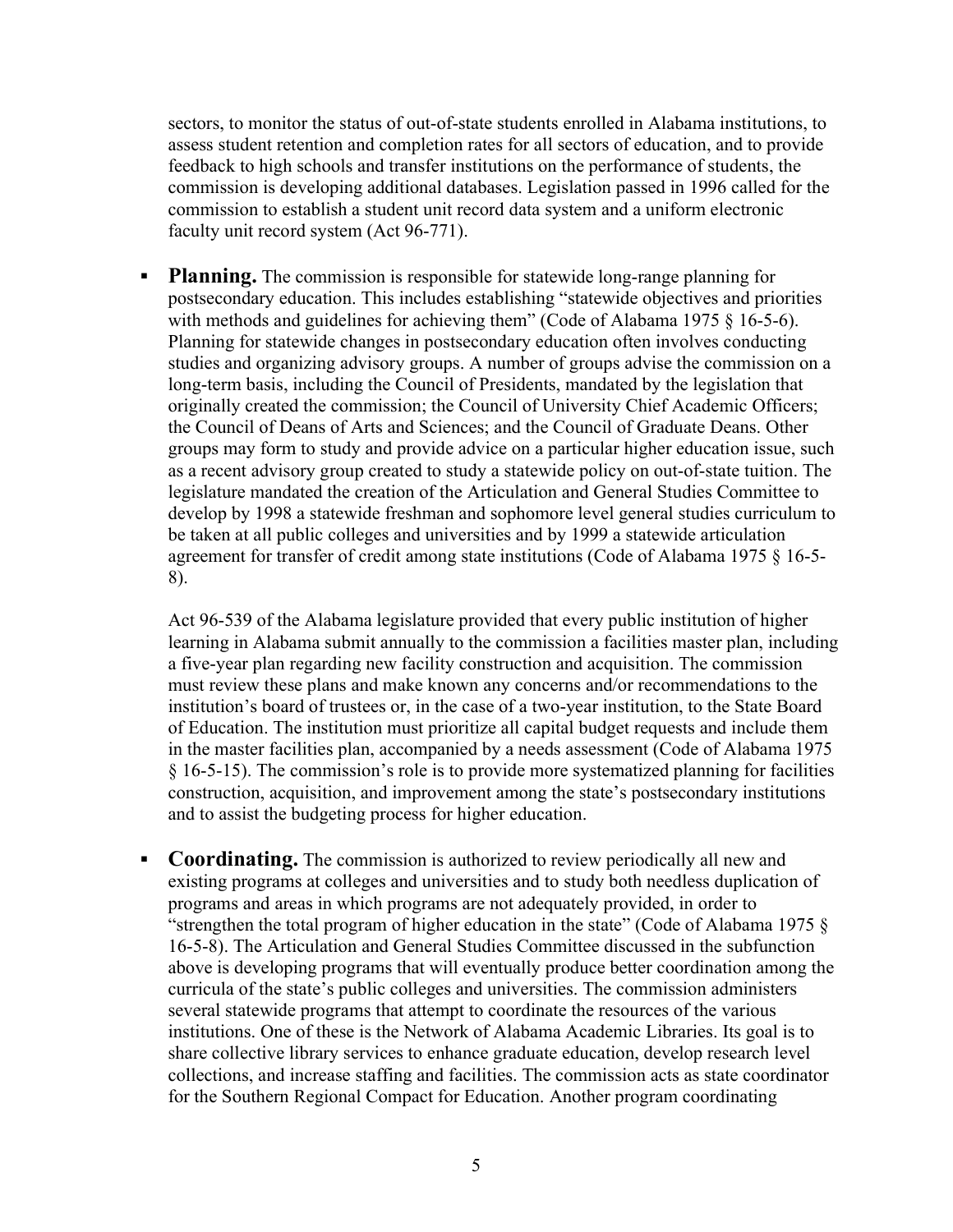resources from state government, business and industry, and state research institutions is the Alabama Experimental Program to Stimulate Competitive Research, which builds statewide science and engineering research and education in the state. The commission coordinates the Eminent Scholars Program that provides matching state funds to colleges and universities that have received private endowments for eminent scholars to occupy departmental chairs. The legislature has not funded this program in the past several years, however. The commission was also briefly designated by the federal government as the State Postsecondary Review Entity (SPREE) in order to reduce fraud and abuse in Title IV programs. This program was terminated in 1995, however, because of lack of funding by Congress.

- **Approving/Authorizing.** The commission must approve any new unit or program of instruction for academic credit before state funds can be spent on it and must also regulate and authorize off-campus offerings. It may issue negative opinions on new units in reports to the institution and in its comments on an institution's legislative budget request. Any program submitted to the commission on which no action is taken within ten months is automatically considered approved (Code of Alabama 1975 § 16-5-8). The commission must also approve off-campus programs. The commission classifies and prescribes the role and scope of each institution, hears applications for changes in an institution's classification, and recommends changes when it considers them necessary. Institutions must submit regular reports to the commission, providing data on credit hour production, enrollment, tuition and fees, research, facilities inventory and space utilization, and utilities cost and consumption. The commission develops criteria for determining the need for new public institutions and gives its opinion on any proposal to establish additional colleges and universities. It also authorizes and regulates instructional programs offered by non-Alabama institutions in the state. Legislation passed in 1996 (Act 96-557) mandates that the commission monitor existing programs of instruction at public two- and four-year institutions of higher education in the state to ensure that they meet minimum degree productivity standards. The commission identifies non-viable programs and notifies the institution that it has three years to meet standards. Failure to meet standards will result in the phase-out of the program (Code of Alabama 1975 § 16- 5-8).
- **Budgeting.** The various higher education institutions submit budget proposals to the Office of the Budget no later than ninety days before the beginning of the legislative session, and the commission receives, evaluates, and coordinates these budget requests and presents to the legislature a single unified budget report with its recommendations (Code of Alabama 1975  $\S$  16-5-9). The recently passed legislation requiring facilities master plans from all postsecondary institutions includes a requirement for prioritization of capital budget requests and a needs assessment. The commission must consider this information when compiling its unified budget recommendations.
- **Providing Financial Assistance.** In 1980 Executive Order No. 33 created the Alabama Higher Education Loan Corporation (AHELC) to issue bonds to provide Alabama lending institutions with a secondary market for student loans. It issues taxexempt revenue bonds to purchase student loans and to fund its operations. It also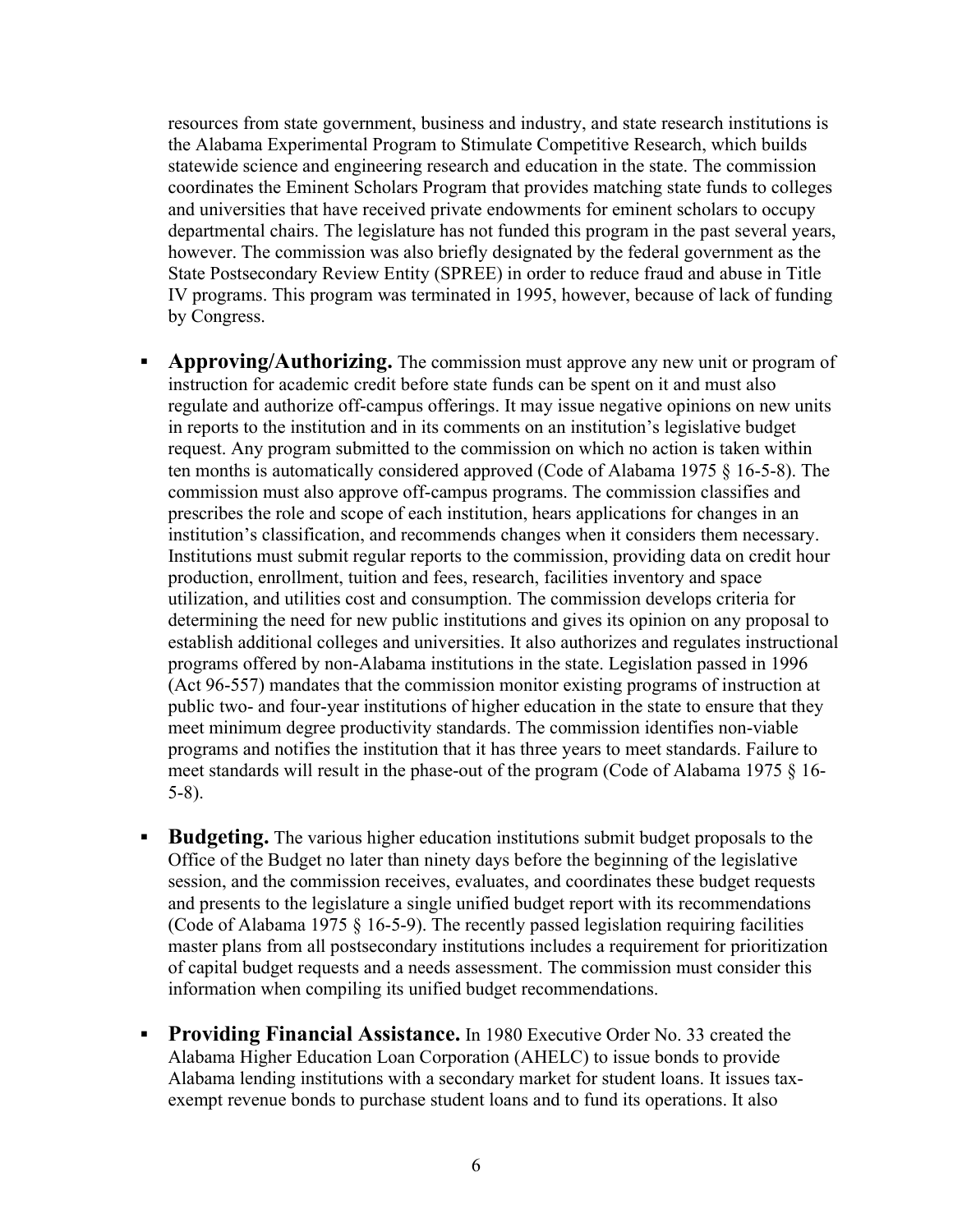services its own loans and loans from financial institutions that pay AHELC for this service. A nine-member board governs AHELC, and the commission carries out its daily operations. The board, which consists of four ex officio members and five members appointed by the governor, meets annually.

In the past the commission has administered the Guaranteed Student Loan Program. Although it is no longer responsible for new applications, it must continue to maintain records from this program for a specified period to meet federal requirements. It currently administers other grant programs for in-state students - the Alabama Student Assistance Program, the Alabama Student Grant Program, the National Guard Educational Assistance Program, the Emergency Secondary Education Program, the Police Officers' and Fire Fighters' Survivors' Educational Assistance Program, and the Chiropractic Scholarship Program. The commission is also the agency designated by the U.S. Department of Education to administer the higher education component of the Dwight D. Eisenhower Mathematics and Science Program. This is a competitive grant program that allocates federal funds to institutions of higher education for professional development for K-12 teachers. Educational assistance contracts may also be offered in conjunction with such programs as the Academic Common Market (AAC 300-2-4).

**Reporting/Publicizing.** The commission must submit an annual report to the governor and legislature that includes the results of any studies undertaken during the year, remarks on major developments, trends, and policies in higher education, and recommendations for future action. The commission is also mandated to study itself by commissioning a team of outside consultants every four years to review its work and help plan for its future. The commission must provide a report of this study to the legislature (Code of Alabama 1975 § 16-5-12). It must also make regular reports to the legislature on the progress and findings of such advisory groups as the Articulation and General Studies Committee. The commission is mandated to study by means of advisory groups and report to the governor and legislature on needless duplication of education, research, or service programs and programs that are not adequately provided in the state (Code of Alabama 1975 § 16-5-8). Legislation passed in 1996 requires the commission to report to individual high school officials and the State Board of Education information compiled from the Student Unit Record Database concerning the progress made by their respective graduates within the public institutions of higher education in Alabama (Code of Alabama 1975 § 16-5-7). Under Act 96-771 the commission must annually summarize information from all two- and four-year institutions concerning faculty workloads in a report to the governor, legislature, State Board of Education and the Council of College and University Presidents. Pursuant to additional 1996 legislation, the commission must report to the same entities on all higher education programs it has deemed to be nonviable. (Code of Alabama 1975 § 16-5-8). In addition, the commission has responsibility for conducting public information programs to inform citizens about education issues in the state (Code of Alabama 1975 § 16-5-10).

The commission may also prepare and distribute informational materials to inform the public about its programs, particularly grant and scholarship information. The commission's web site is another means of providing information about the agency and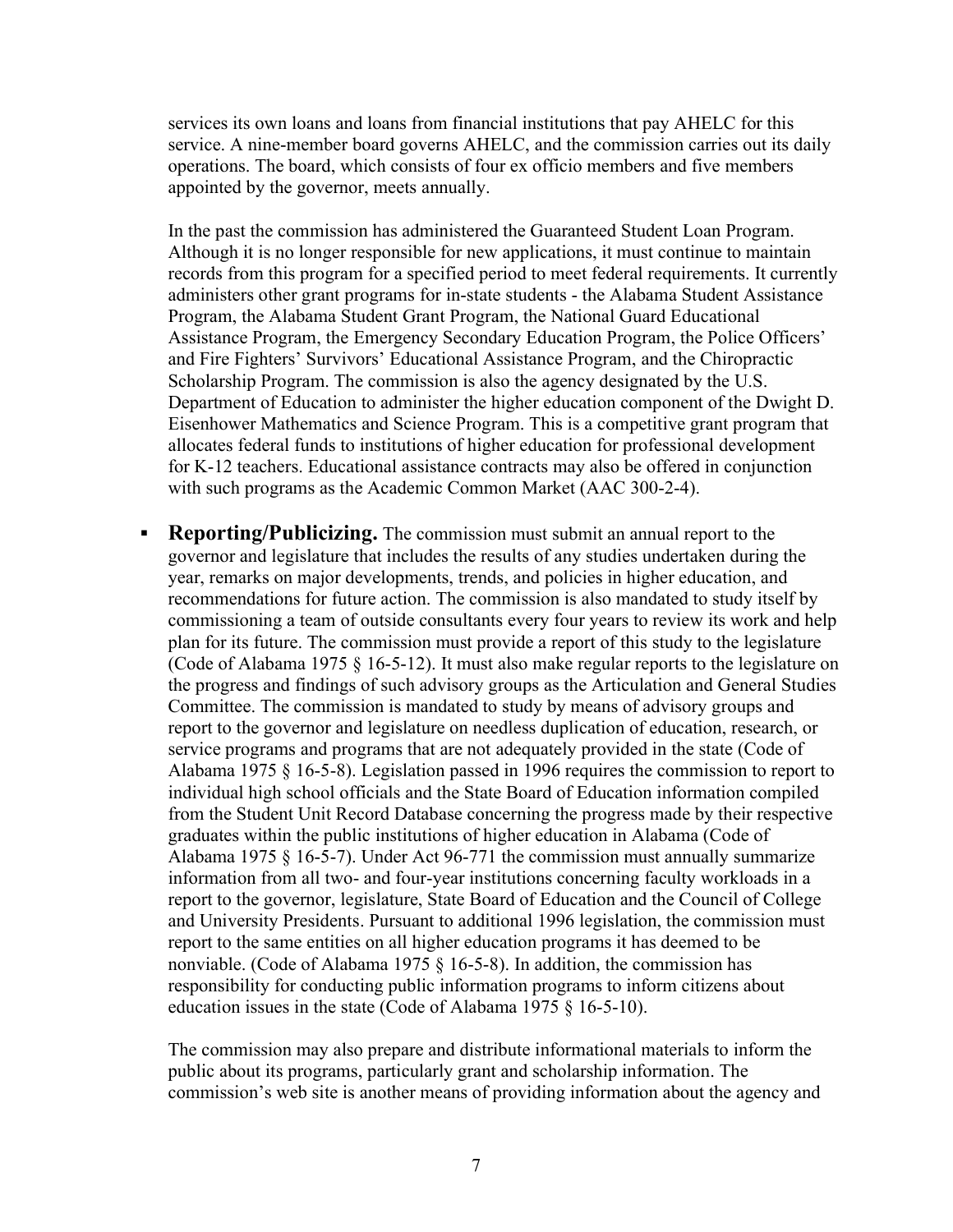its programs to the public. Information on the web site includes the current state plan for education, the state's academic program inventory, information about how to apply for financial aid, and links to some of the state's public postsecondary institutions. The commission's web site address is http://webserver.dsmd.state.al.us/ache/ache.htm.

• Administering Internal Operations. A significant portion of the commission's work includes general administrative, financial, and personnel activities performed to support the programmatic areas of the agency including:

Managing the Agency: Activities involved in managing the agency may include internal office management activities such as corresponding and communicating; scheduling; meeting; creating policy and procedures; reporting; litigating; legislating (drafting, lobbying, tracking); publicizing and providing information; managing records; and managing information systems and technology.

Managing Finances: Activities involved in managing finances may include the : budgeting (preparing and reviewing the budget package, submitting the budget package to the Department of Finance, and documenting amendments and performance of the budget); purchasing (requisitioning and purchasing supplies and equipment, receipting and invoicing for goods, and authorizing payment for products received); accounting for the expenditure, encumbrance, disbursement, and reconciliation of funds within the agency's budget through a uniform system of accounting and reporting; authorizing travel; contracting with companies or individuals; bidding for products and services; and assisting in the audit process.

Managing Human Resources: Activities involved in managing human resources may include the : recruiting and hiring eligible individuals to fill vacant positions within the agency; providing compensation and benefits to employees; supervising employees (evaluating performance, disciplining, granting leave, and monitoring the accumulation of leave); and providing training and continuing education for employees.

Managing Properties, Facilities, and Resources: Activities involved in managing properties, facilities, and resources may include the : inventorying and accounting for non-consumable property and reporting property information to the appropriate authority; constructing buildings and facilities; leasing and/or renting offices or facilities; providing for security and/or insurance for property; and assigning, inspecting, and maintaining agency property, including vehicles.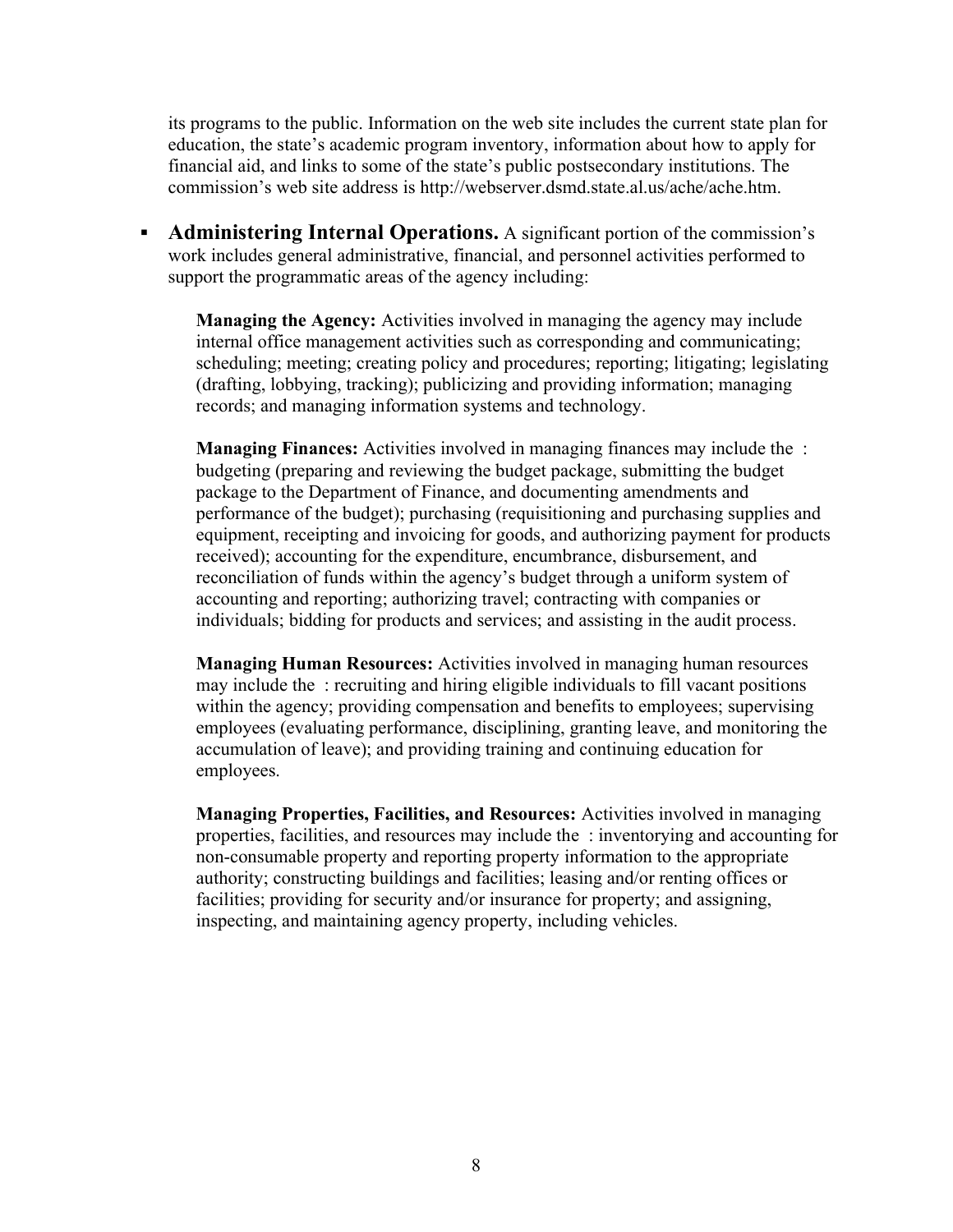# Analysis of Record Keeping System and Records Appraisal of the Alabama Commission on Higher Education

## Agency Record Keeping System

The commission creates both paper and electronic records.

Paper-based Systems: There is a paper copy of most electronic records.

Computer Systems: The commission's computer system is an IBM AS400, to which all employees are linked, either by terminal or personal computer. A local area network (LAN) is in the process of development. Currently only Data Systems is attached to it, but other divisions will be added in the near future. The AS400 is connected to three outside systems: to the Information Services Division (ISD) of the Finance Department; to UNIPAC Corporation in Denver, Colorado, which provides a student loan servicing system that is utilized by approximately 30 commission employees; and to the State of Kentucky's AS400, which now manages the Guaranteed Student Loan program formerly administered by the commission. The commission has developed a web site. It distributes some of its publications through the Internet. Some parts of the commission's system are backed up nightly; there is a full system backup quarterly. The backups are stored with ISD.

All employees have access to an interoffice E-mail system; a few have Internet access. There are currently no agency-wide E-mail policies or guidelines. These systems will soon be tied together on the LAN.

The commission maintains several databases. The Integrated Postsecondary Education Data Systems (IPEDS) consists of statistical information about state colleges and universities required by the U.S. Department of Education. The commission pays the UNIPAC Corporation a monthly fee to maintain all of the loan servicing databases. In 1996 the legislature mandated that the commission create a state university and college information system that will include a student unit record system and a faculty unit record system. An advisory committee has been working on development of these two databases.

# Records Appraisal

The following is a discussion of the three major categories of records created and/or maintained by the Alabama Commission on Higher Education: Temporary Records, Permanent Records, and Records No Longer Creted.

\* Note: The commission has served in the past, and may again in the future, as a repository and clearinghouse for records required in a lawsuit against a number of postsecondary institutions. While the commission may not create the records, it becomes their custodian. These records should be treated as any other public records in regard to their disposition and either transferred to the Department of Archives and History for preservation as essential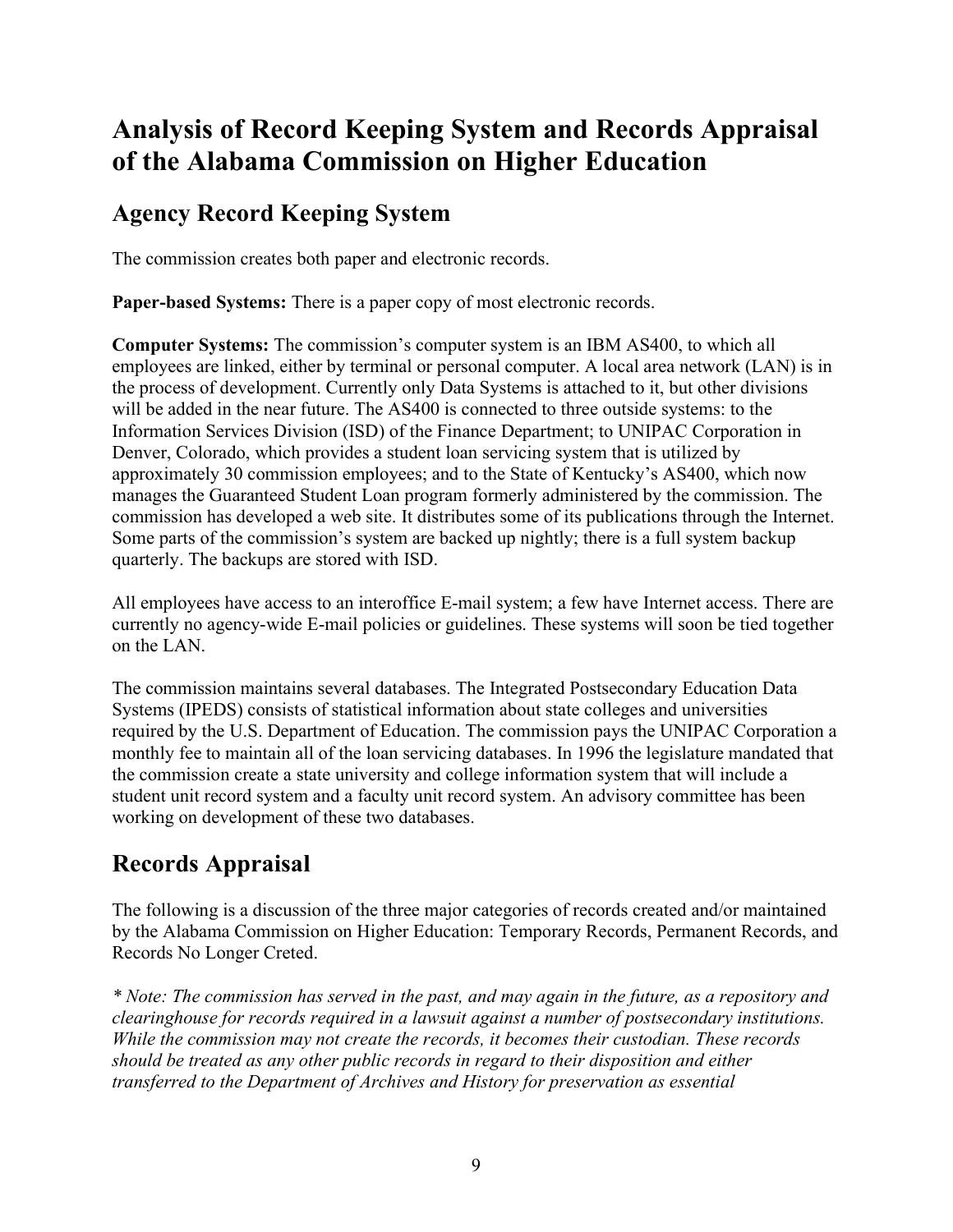documentation of the lawsuit or destroyed according to the approved records disposition authority.

Although the commission is on a regular audit cycle by the Examiners of Public Accounts, the Alabama Higher Education Loan Corporation (AHELC), whose operation are administered by the commission, undergoes an independent audit annually and also an annual lender audit guide review required by the U.S. Department of Education.

**I. Temporary Records.** Temporary records should be held for what is considered to be their active life and disposed of once all fiscal, legal and administrative requirements have been met. Some of the temporary records created by the commission are discussed below:

- **Academic Programs Files.** These records contain materials on proposed academic programs that must be submitted to the commission for approval. Much of the material in these files is duplicated in other commission records that have been designated as archival. A summary of the proposal and staff reports and recommendations is in the commission meeting minutes and packet. Recommendations of the University Chief Academic Officers and the Council of Graduate Deans are in the Advisory Council Files. The materials in the files on the history of an institution's academic programs have longterm value to commission staff members in preparing their reports and recommendations.
- Nonresident Institution Review Files. The commission approves all nonresident institutions offering courses in the state to make certain that proposed courses meet acceptable academic standards. These records contain support documentation for this approval process. A summary of the proposed offerings of these institutions and staff reports and recommendations is in the commission meeting minutes and packet.
- **Off-Campus Files.** The commission is responsible for reviewing and approving all offcampus instruction performed by public two-year and four-year institutions. Materials in the files include correspondence, proposals, and reports. A summary of the proposal and staff reports and recommendations is in the commission meeting minutes and packet.
- **Academic Program Inventory Documentation Files.** These records provide the supporting documentation for the academic program inventory. These contain certification forms and institution requests for additions and deletions. Decisions about additions to the program are included in the commission meeting minutes and packet. Deletions are presented as action or information items to the commission and are also included in the meeting packet.
- **Program Viability Analysis Files.** Recent legislation has changed the commission's process of reviewing programs to ensure they meet minimum degree productivity standards. These records provide documentation of the process. Staff reports and recommendations regarding program viability are included in the commission meeting minutes and packet.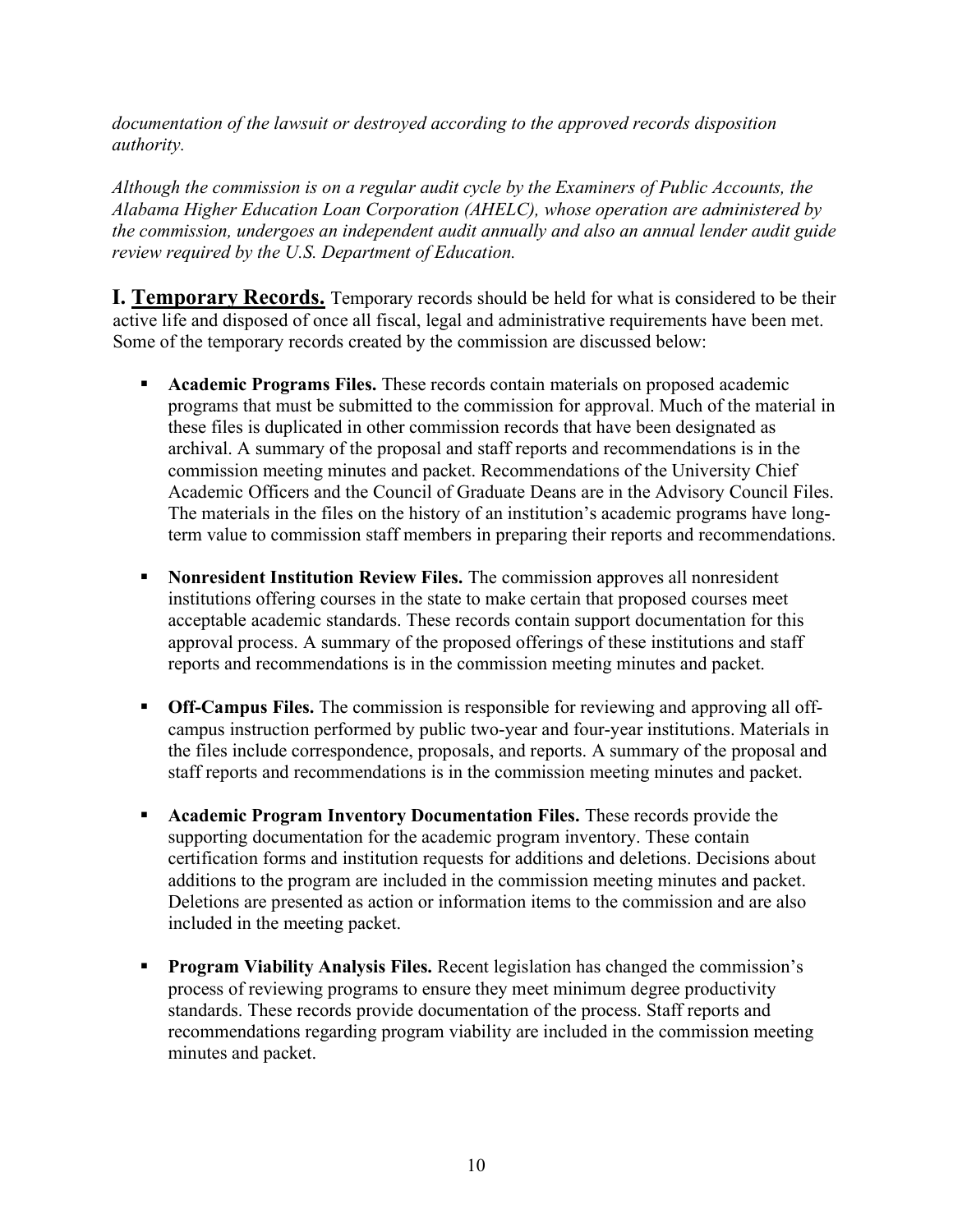- **Integrated Postsecondary Education Data System (IPEDS).** This data consists of reports and statistics from Alabama's postsecondary institutions on a variety of topics. The information from these files is entered in a data base and provided, as mandated by law, to the U.S. Department of Education. Much of this information is eventually summarized in the commission's published reports and recommendations and in reports of the U.S. Department of Education.
- Time-to-Degree and Allied Health Study Files. These records document two recent studies undertaken by the commission for planning purposes. The final reports of the studies will be included in the commission meeting minutes and packet and may be published for use by the Governor and Legislature. The files contain the supporting documentation used to create the reports.
- **Southern Regional Education Board (SREB) Files.** The commission administers the functions of the Southern Regional Compact for Education in Alabama. These include the Academic Common Market, contract programs for the Meharry Medical College and the West Virginia School of Osteopathic Medicine, and the Minority Doctoral Scholars Program. The records include files on individuals who apply for the programs. SREB maintains the program files and creates publicity materials, and once an individual is enrolled in a program, the institution maintains the student's records. The commission does not continue to track the individual throughout his/her academic career. SREB programs are described in the commission's annual report.

II. Permanent Records. The Government Records Division recommends the records as permanent.

## Advising

Records documenting this subfunction are found in the commission meeting minutes and packet, the meeting minutes of the advisory groups, in the administrative correspondence of the executive director, and in the commission's published reports. These records are described under other subfunctions below.

## Maintaining a Statewide Information System

Archival documentation for this subfunction may be found in the various reports that are compiled from the data collected in the information system.

## Planning

 Meeting Minutes of the Council of College and University Presidents. This council was established by the legislature as a permanent advisory body to the commission. Its minutes document the commission's consideration of the present and future needs of higher education and present the point of view and concerns of the state's public colleges and universities. These records also document other subfunctions of the commission, including advising, coordinating, approving/authorizing, and budgeting.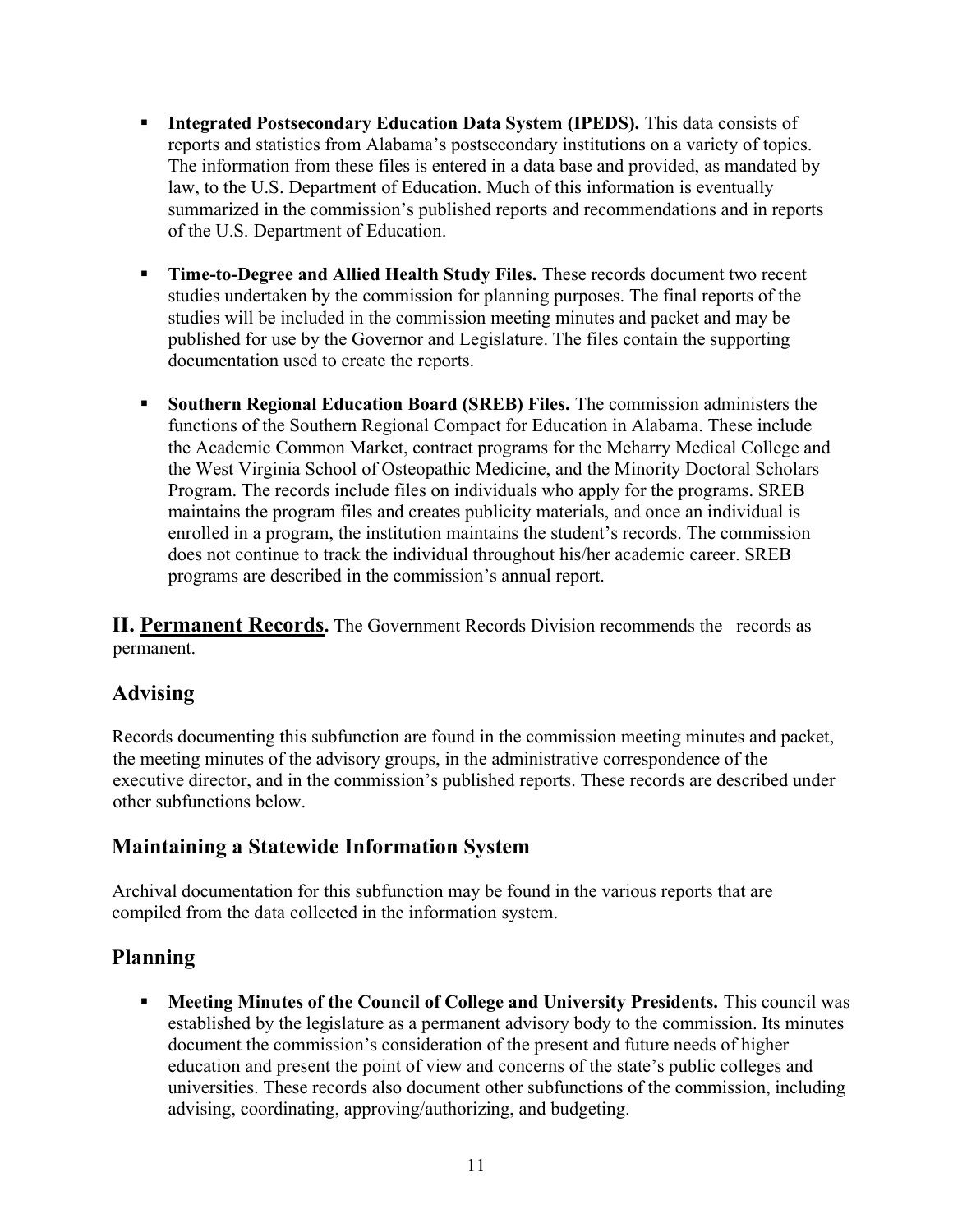- Facilities Master Plan and Capital Project Request Recommendations and Reports. The commission created this document for the first time in 1997 pursuant to Act 96-539 of the Alabama Legislature. It will probably become one of the commission's published reports. It summarizes the facilities master plans required to be submitted to the commission by every public postsecondary institution in Alabama. This record documents long-range planning for the physical expansion of Alabama's institutions of higher learning. It also helps to document the subfunction of budgeting, because institutions are required under Act 96-539 to prioritize capital improvement budget requests and to justify them under the master plan.
- **Long-Range Planning Files.** These records document the commission's fulfillment of its statutory mandate to conduct statewide long-range planning for postsecondary education in Alabama. The files include both published planning documents and unpublished supporting material. The most recent state plan covers the years 1996 through 2000 and is available both in paper format and on the commission's web page.

## Coordinating

- **Eminent Scholars Program Files.** The Eminent Scholars program represents an effort by the state to attract prominent academics to the state's colleges and universities. These records document certification of private funds awaiting matching with state funds to create an Eminent Scholar Chair. They contain information about some of the donors, the institutions awarded the chairs, and sometimes the individuals named as eminent scholars.
- **Title VI Files/Knight v. Alabama.** The court case *Knight v. Alabama* involved desegregation and equalization of funding and facilities at the state college and university level. Although the lawsuit was originally filed in the mid-1970s, these records concern only the later stages of the case and document the commission's role in coordinating and monitoring the implementation of the *Knight v. Alabama* 1991 and 1995 Remedial Decrees. Most of the material is reports, motions, and orders created for the United States District Court, Northern District of Alabama, Southern Division. Although the files consist chiefly of duplicates of material in the court file that was not originally created by the commission, the records provide a significant source of documentation of the settlement phase of this landmark court case.

Other legal case files of the commission have not been designated as archival and are listed under the "Administering Office Operations" subfunction in the RDA. If the commission becomes involved in the future in another lawsuit with significant implications for higher education in the state, records of the case should be appraised for possible archival value.

 Minutes of the Network of Alabama Academic Libraries (NAAL). The NAAL coordinates the sharing of academic library resources supporting graduate education and research. Minutes are created by the NAAL Advisory Council, its Executive Committee, and its administrative and program committees. They provide evidence of a cooperative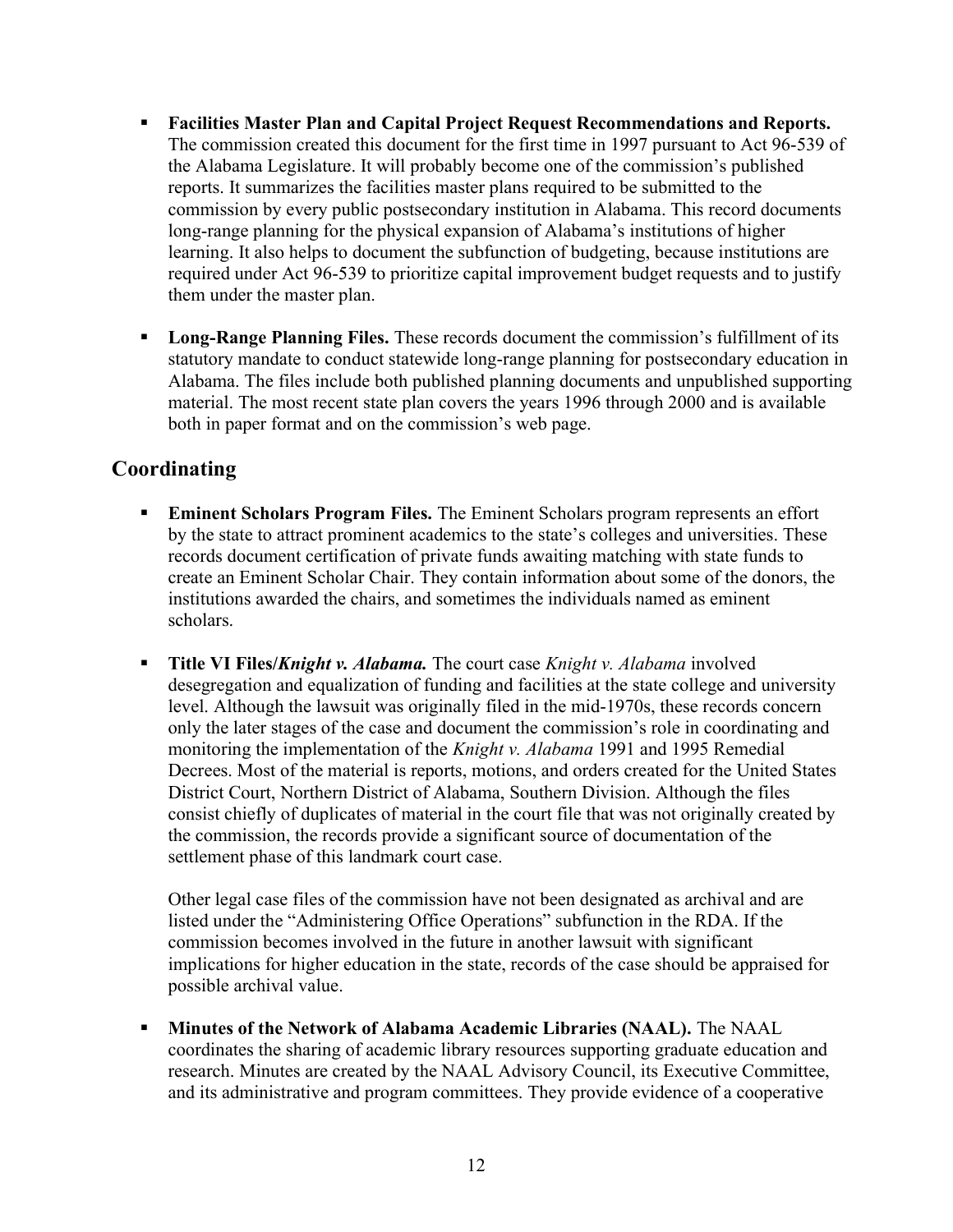effort among Alabama's postsecondary institutions offering graduate education and other significant archival and library institutions in the state and document the commission's role in coordinating it.

## Approving/Authorizing

- Meeting Minutes and Meeting Packet of the Alabama Commission on Higher Education. The meeting minutes provide documentation of commission policy making. The commission must vote on approvals of programs and institutions and authorize any changes. Attached to the minutes are staff reports that provide research and recommendations regarding proposed new academic programs. These minutes are also important in documenting executive policy in other subfunctions, including advising, planning, coordinating, and budgeting.
- Administrative Correspondence of the Executive Director. This correspondence also documents policymaking for the commission in its role of approving and authorizing academic programs and institutions. The records provide documentation of executive policy in the advising, planning, coordinating, and budgeting subfunctions as well.
- **Advisory Council Files.** These records contain the constitutions, by-laws, and meeting minutes of organizations or councils that serve in an advisory capacity to the commission. Such groups include the Council of University Chief Academic Officers, the Council of Deans of Arts and Sciences, and the Council of Graduate Deans. While these groups do not actually approve or authorize new programs, their recommendations are a significant factor in the commission's decision-making process.
- **Academic Program Inventory.** This record documents the academic programs in public institutions that have been recognized by the commission consistent with its program review authority. It is updated after commission meetings and was formerly published annually. The inventory will now be disseminated to the public through the commission's web site. The archival record is the commission's printouts of the updates.
- Role Matrices Files. These records consist of reports that indicate the areas in which the state's postsecondary institutions already have programs and have permission to expand them or initiate new programs. The role matrices document not only the commission's responsibility to approve and authorize programs and prescribe the role and scope of each institution, but also its duty to coordinate higher education course offerings and minimize program duplication. The role matrices are updated every five years.

## Budgeting

**Unified Budget Recommendations.** The commission reviews and analyzes budget requests from all the state institutions of higher education and makes its recommendations for funding to the governor and the legislature. This published document provides evidence of what funding the state's colleges and universities request each year. This can be compared to what they eventually receive from the legislature.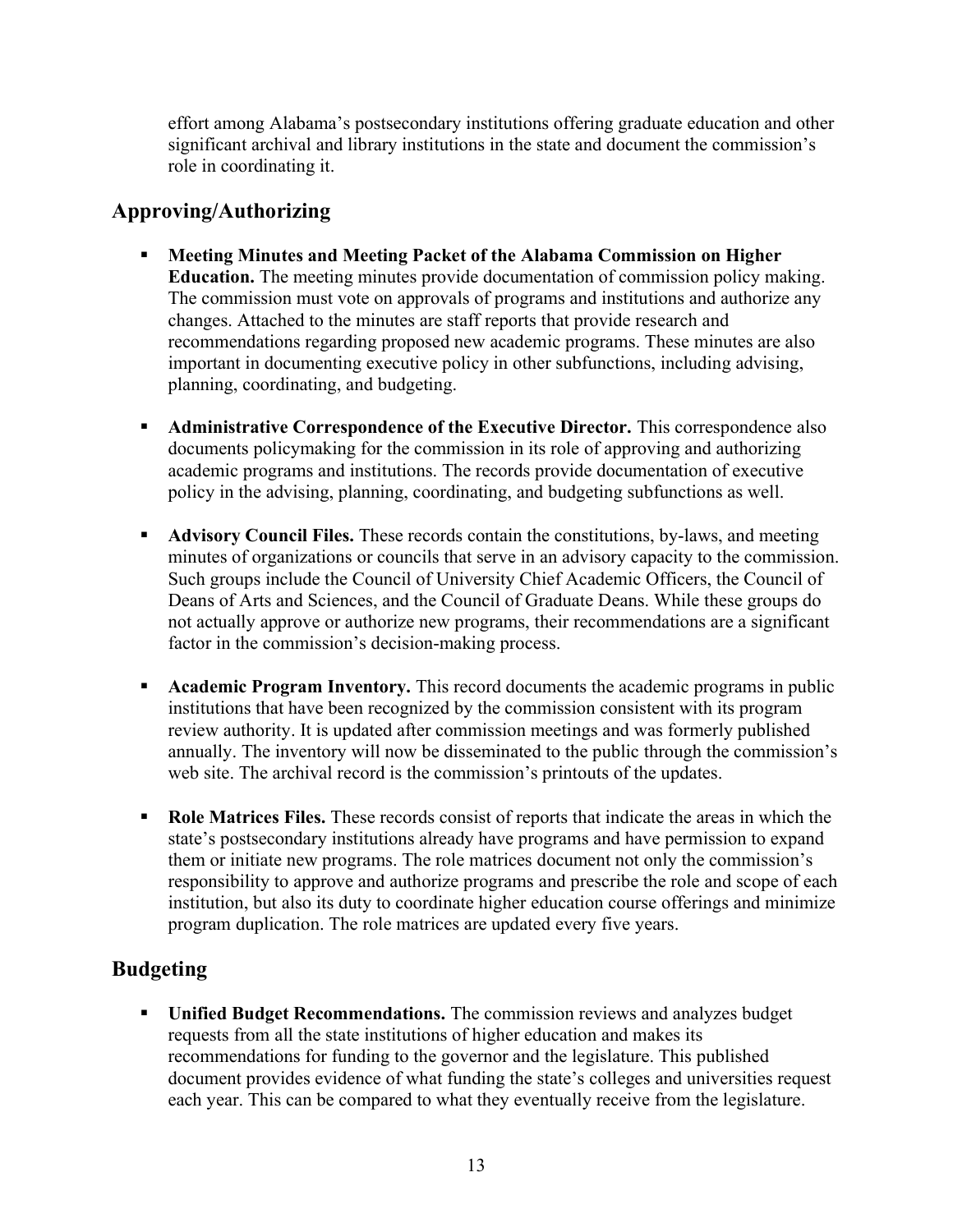## Providing Financial Assistance

- Meeting Minutes of the Alabama Higher Education Loan Corporation (AHELC). AHELC issues bonds to finance student loans and also services student loans for state banks. These minutes reflect the policies that AHELC sets for these activities. The minutes may also include documentation of AHELC bond issues, including the bond resolution and purchase contracts.
- Meeting Minutes of the Police Officers' and Fire Fighters' Survivors Educational Assistance Program. The commission administers scholarships under this program, but a separate board decides how they will be awarded. The minutes reflect the award criteria of the board.

## Reporting/Publicizing

- **Annual Reports/Other Published Reports.** The annual report, which must be created annually for the governor and the legislature, provides a valuable summary of the commission's activities during the preceding year, as well as its recommendations for improving higher education in the state. The commission has begun implementing an annual report from the commission to the legislature on each postsecondary institution's facilities master plan and capital project requests. The Statistical Abstract: Higher Education in Alabama, also published annually, provides data and reference information on Alabama's institutions of higher education and is compiled primarily for the use of these institutions. Other reports were also mandated by 1996 legislation but have yet to be created. These reports provide an excellent summary of higher education in the state and of the commission's activities as a compiler and distributor of information about higher education.
- **Quadrennial Evaluation Files.** These records document the activities of the review team that evaluates the commission and prepares a report to the legislature every four years. They provide a summary of the commission's accomplishments and its strengths and weaknesses over a four-year period.
- **Programmatic Informational/Educational Publications.** Some of the commission's programs, particularly those associated with loans and scholarships, publish and distribute informational materials that publicize and describe the program and explain its procedures. These materials provide summary information about programs and procedures in a format that is easy to understand.

III. Records No Longer Created. The records were created by the commission over time but are no longer created in this same format. In most cases these records support federally funded programs that no longer exist because their funding was terminated or because the program was moved to another agency.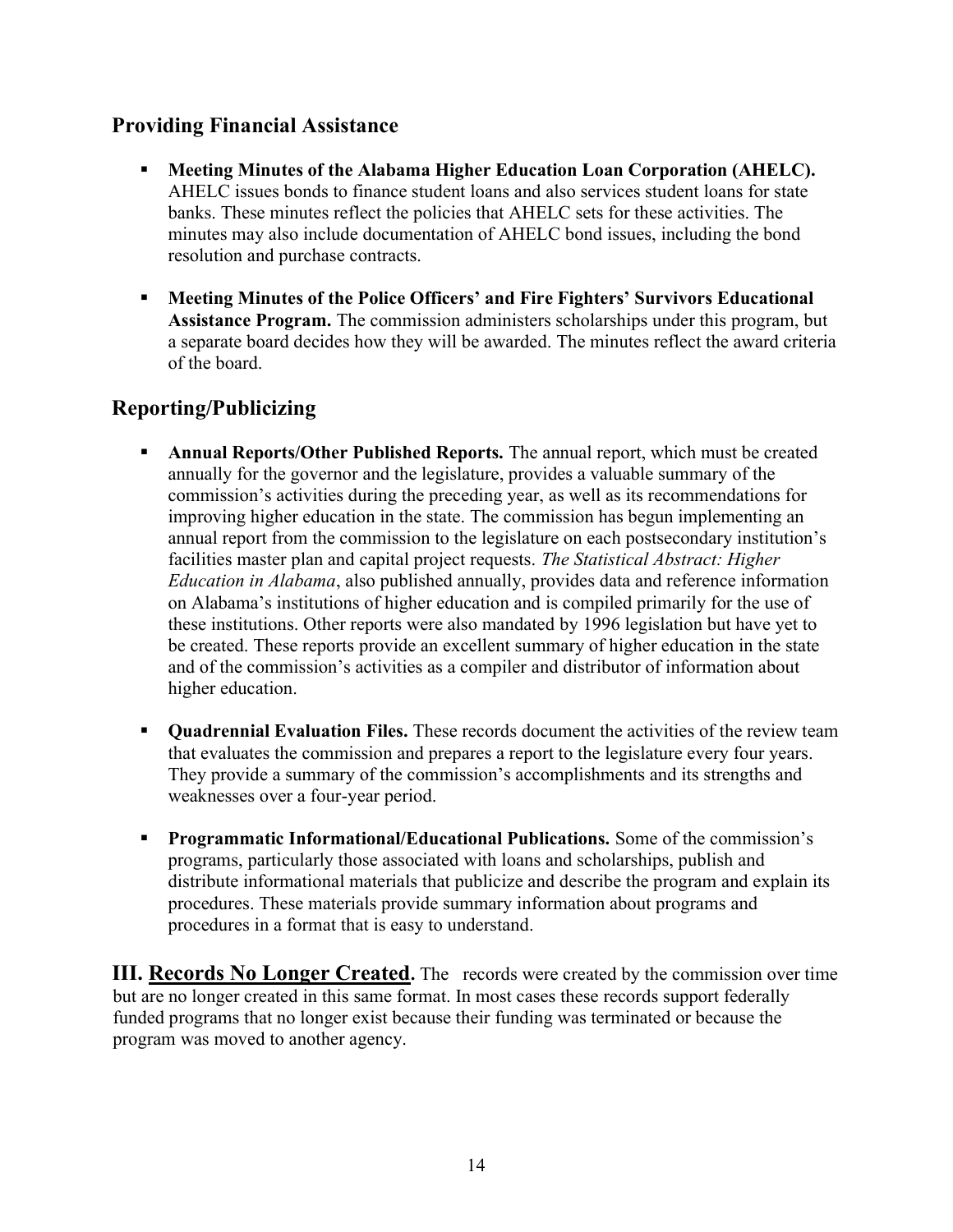## A. Permanent Records No Longer Created.

## Coordinating

 Meeting Minutes of the Advisory Committee of the State Postsecondary Review Entity. The federal government designated the commission to act as the review mechanism in order to reduce fraud and abuse in Title IV programs. The program was funded briefly by Congress and was terminated in 1995 before it actually became operational. The minutes of the advisory committee document efforts to set up the program and to determine its policies and guidelines.

## B. Temporary Records No Longer Created.

- State Postsecondary Review Entity Program Files. These files contain correspondence, memoranda, materials from other state programs, federal guidelines, and drafts. The archival documentation of this program is in the meeting minutes of the commission and of the advisory committee.
- **Records of the Guaranteed Student Loan Program.** This federal student loan program, formerly administered by the commission, transferred its operations to the state of Kentucky in 1996. Records that must be maintained by the commission to meet federal requirements include loan subrogation files, paid-in-full accounts, loan default aversions, student assistance administrative files, closed accounts discharged in bankruptcy, student loan applications, and routine accounting records.
- **Proprietary Task Force (PTF) Files.** These records document the findings, procedures, and recommendations of the task force to the legislature regarding proprietary institutions. The task force is no longer in existence. Archival documentation of this program is in the meeting minutes of the commission.
- Alabama Universities/TVA Research Consortium (AUTRC) Grant Files. These records were created to document the financial transactions associated with awarding funds to this program. They contain information on the projects funded, the process for awarding grants, and the records of the transactions.
- National Science Foundation (NSF) Files. These records contain application materials, proposals, budgets, and consultant contracts relating to NSF studies, which were intended to improve science, mathematics, and engineering instruction in the state.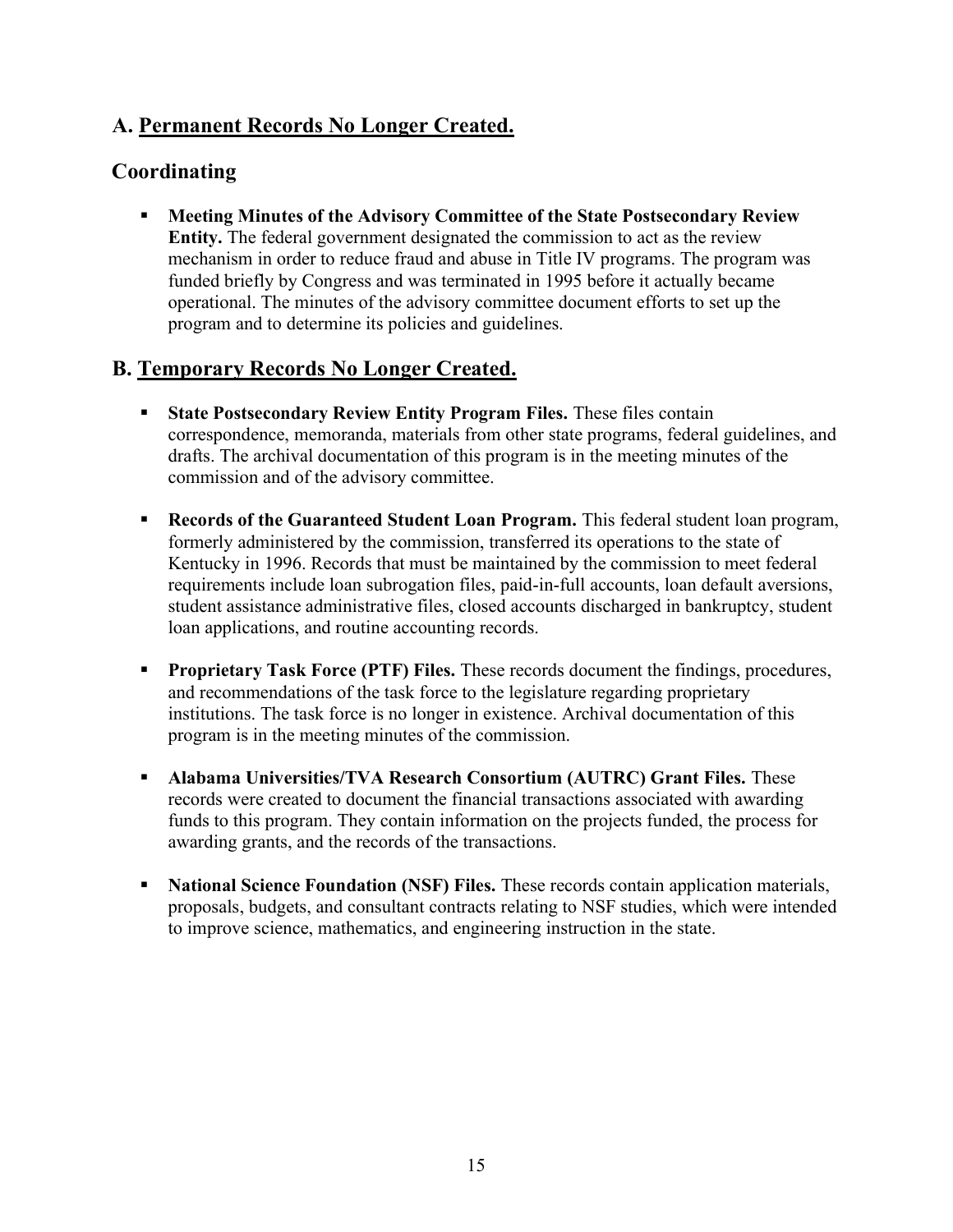## Permanent Records List Alabama Commission on Higher Education

#### Planning

- 1. Meeting Minutes of the Council of College and University Presidents
- 2. Facilities Master Plan and Capital Project Request Recommendations and Reports
- 3. Long-Range Planning Files

### Coordinating

- 1. Eminent Scholars Program Files
- 2. Title VI Files/Knight v. Alabama
- 3. Minutes of the Network of Alabama Academic Libraries (NAAL)

#### Approving/Authorizing

- 1. Meeting Minutes and Meeting Packet of the Alabama Commission on Higher Commission
- 2. Administrative Correspondence of the Executive Director
- 3. Advisory Council Files
- 4. Academic Program Inventory
- 5. Role Matrices Files

### **Budgeting**

1. Unified Budget Recommendations

#### Providing Financial Assistance:

- 1. Meeting Minutes of the Alabama Higher Education Loan Corporation (AHELC)
- 2. Meeting Minutes of the Police Officers' and Fire Fighters' Survivors Educational Assistance Program

### Reporting/Publicizing

- 1. Annual Reports/Other Published Reports
- 2. Quadrennial Evaluation Files
- 3. Programmatic Informational/Educational Publications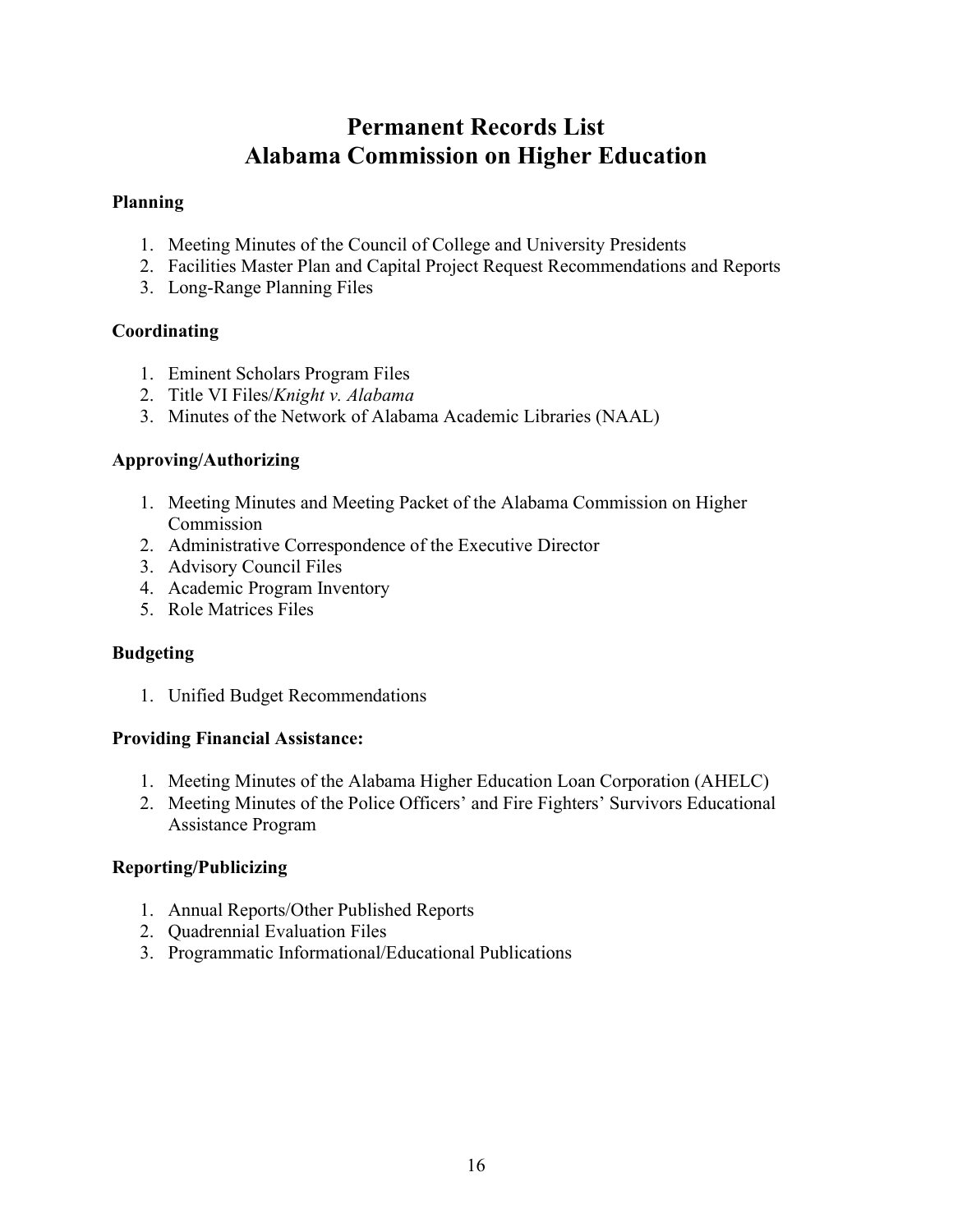# Alabama Commission on Higher Education Records Disposition Authority

This Records Disposition Authority (RDA) is issued by the State Records Commission under the authority granted by the Code of Alabama 1975 § 41-13-5 and § 41-13-20 through 21. It was compiled by the Government Records Division, Alabama Department of Archives and History (ADAH), which serves as the commission's staff, in cooperation with representatives of the staff of the Alabama Commission on Higher Education. The RDA lists records created and maintained by the Alabama Commission on Higher Education in carrying out its mandated functions and activities. It establishes retention periods and disposition instructions for those records and provides the legal authority for Alabama Commission on Higher Education to implement records destruction.

Alabama law requires public officials to create and maintain records that document the business of their offices. These records must be protected from "mutilation, loss, or destruction," so that they may be transferred to an official's successor in office and made available to members of the public. Under the Code of Alabama 1975 § 36-12-40, "every citizen has a right to inspect and take a copy of any public writing in this state, except as otherwise expressly provided by statute." Records must be kept in accordance with auditing standards approved by the Examiners of Public Accounts (Code of Alabama 1975 § 36-12-2, § 36-12-4, and § 41-5-23). For assistance in implementing this RDA, or for advice on records disposition or other records management concerns, contact the ADAH Government Records Division at (334) 242-4452.

## Explanation of Records Requirements

- This RDA supersedes any previous records disposition schedules governing the retention of the Alabama Commission on Higher Education's records. Copies of superseded schedules and earlier RDAs are no longer valid and should be discarded.
- The RDA establishes retention and disposition instructions for records listed below, regardless of the medium on which those records may be kept.
- Electronic mail is a communications tool that may record permanent or temporary information. As for records in any other format, the retention periods for e-mail records are governed by the requirements of the subfunctions to which the records belong.
- Some temporary records listed under the Administering Internal Operations subfunction of this RDA represent duplicate copies of records listed for long-term or permanent retention in the RDAs of other agencies.
- Certain records and records-related materials need not be retained as records under the disposition requirements in this RDA. Such materials include: (1) duplicate record copies that do not require official action, so long as the creating office maintains the original record for the period required; (2) catalogs, trade journals, and other publications received that require no action and do not document government activities; (3) stocks of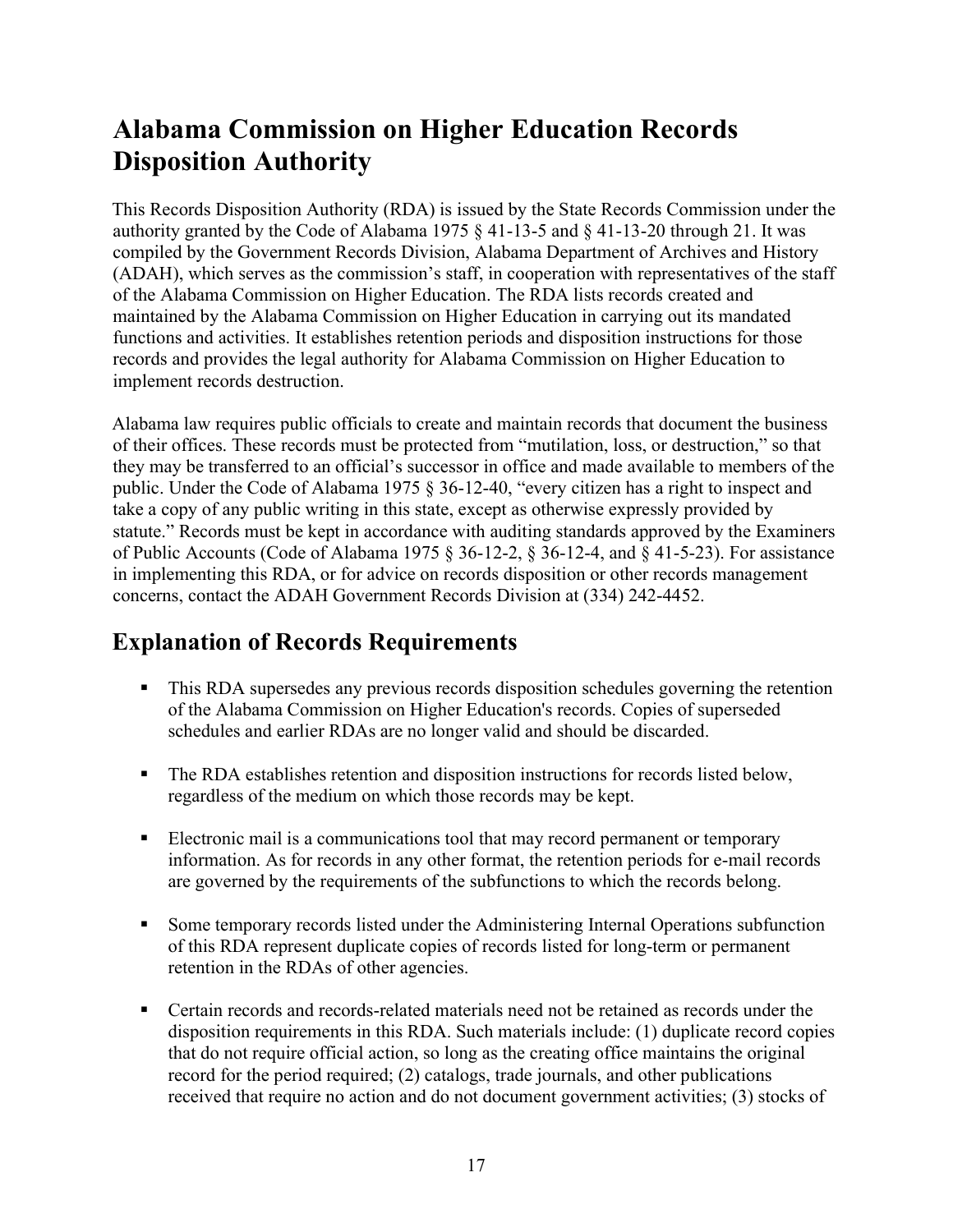blank stationery, blank forms, or other surplus materials that are not subject to audit and have become obsolete; (4) transitory records, which are temporary records created for short-term, internal purposes that may include, but are not limited to: telephone call-back messages; drafts of ordinary documents not needed for their evidential value; copies of material sent for information purposes but not needed by the receiving office for future business; and internal communications about social activities; and (5) honorary materials, plaques, awards, presentations, certificates, and gifts received or maintained by the agency staff.. They may be disposed of without documentation of destruction.

## Records Disposition Requirements

This section of the RDA is arranged by subfunctions of the Alabama Commission on Higher Education and lists the groups of records created and/or maintained by the commission as a result of activities and transactions performed in carrying out these subfunctions. The commission may submit requests to revise specific records disposition requirements to the State Records Commission for consideration at its regular quarterly meetings.

## Advising

No records are created that are specific to this subfunction only. Documentation of this subfunction may be found in meeting minutes of the commission and its advisory groups and in published reports.

### Maintaining a Statewide Information System

Integrated Postsecondary Education Data System (IPEDS) Files Disposition: Temporary Record. Retain 15 years.

### Planning

## MEETING MINUTES OF THE COUNCIL OF COLLEGE AND UNIVERSITY PRESIDENTS

Disposition: PERMANENT RECORD.

#### Recordings of Meetings. Disposition: Temporary Record. Retain until the official minutes are adopted and signed. (This retention applies to all of the commission's meetings that are recorded.)

Facilities Master Plan Files Disposition: Temporary Record. Retain 1 year.

## FACILITIES MASTER PLAN AND CAPITAL PROJECT REQUEST RECOMMENDATIONS AND REPORTS

Disposition: PERMANENT RECORD.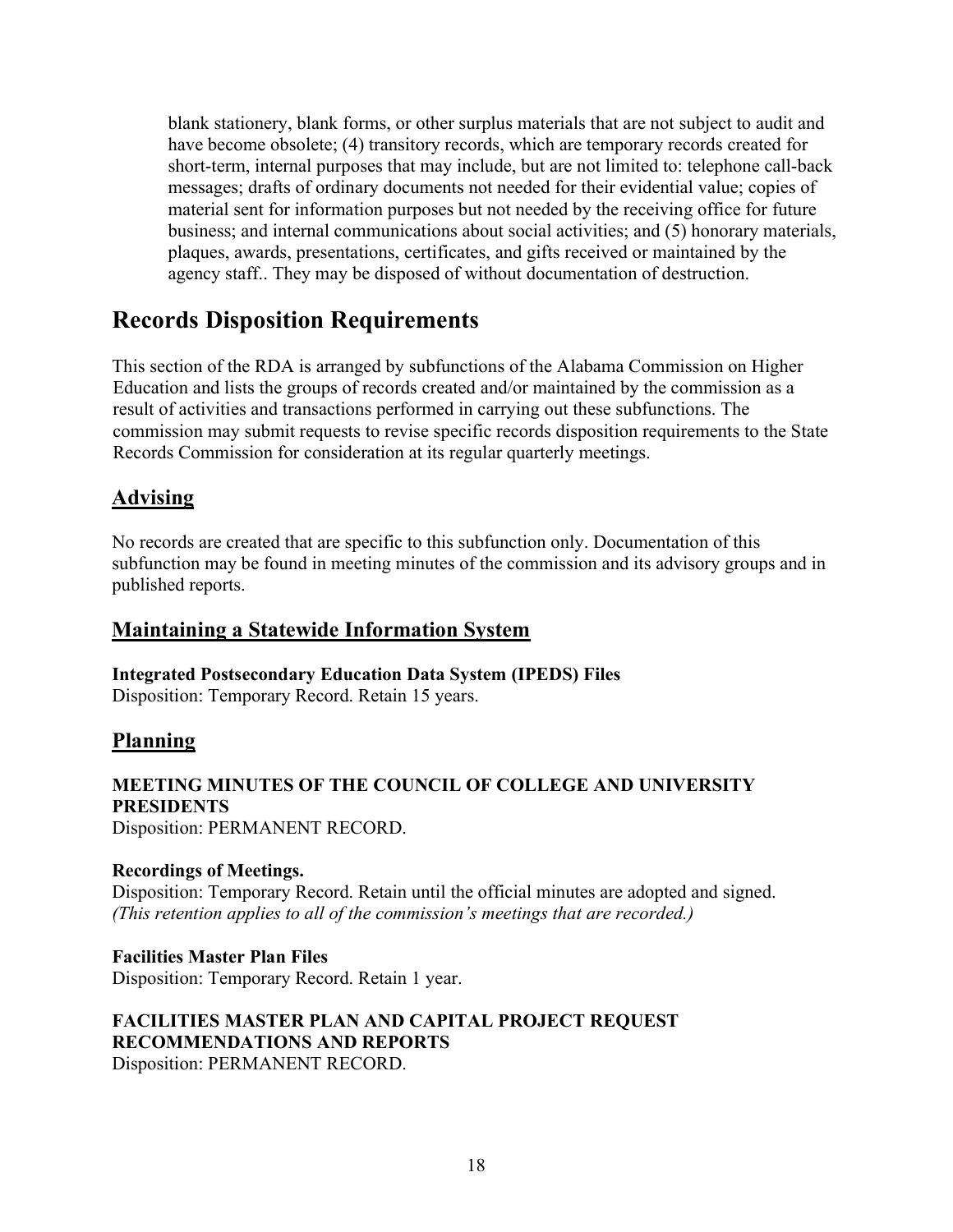#### Time-to-Degree and Allied Health Study Files

Disposition: Temporary Record. Retain 10 years after studies are completed.

#### Coordinating

#### EMINENT SCHOLARS PROGRAM FILES

Disposition: PERMANENT RECORD.

## U.S. Department of Education Math-Science Federal Program Files

Disposition: Temporary Record. Retain 5 years.

Experimental Program to Stimulate Competitive Research (EPSCOR) Grant Files Disposition: Temporary Record. Retain 10 years.

#### Southern Regional Education Board (SREB) Files

Disposition: Temporary Record. Retain 5 years.

### TITLE VI FILES/KNIGHT V. ALABAMA

Disposition: PERMANENT RECORD.

MINUTES OF THE NETWORK OF ALABAMA ACADEMIC LIBRARIES (NAAL) Disposition: PERMANENT RECORD.

NAAL Program Files Disposition: Temporary Record. Retain 3 years.

#### Records No Longer Created

#### MEETING MINUTES OF THE STATE POSTSECONDARY REVIEW ENTITY ADVISORY COMMITTEE Disposition: PERMANENT RECORD.

State Postsecondary Review Entity Files Disposition: Temporary Record. Retain 5 years after closeout of program.

Proprietary Task Force Files Disposition: Temporary Record. Retain 5 years.

#### Alabama Universities/TVA Research Consortium (AUTRC) Grant Files

Disposition: Temporary Record. Retain 10 years.

#### National Science Foundation (NSF) Files

Disposition: Temporary Record. Retain 5 years.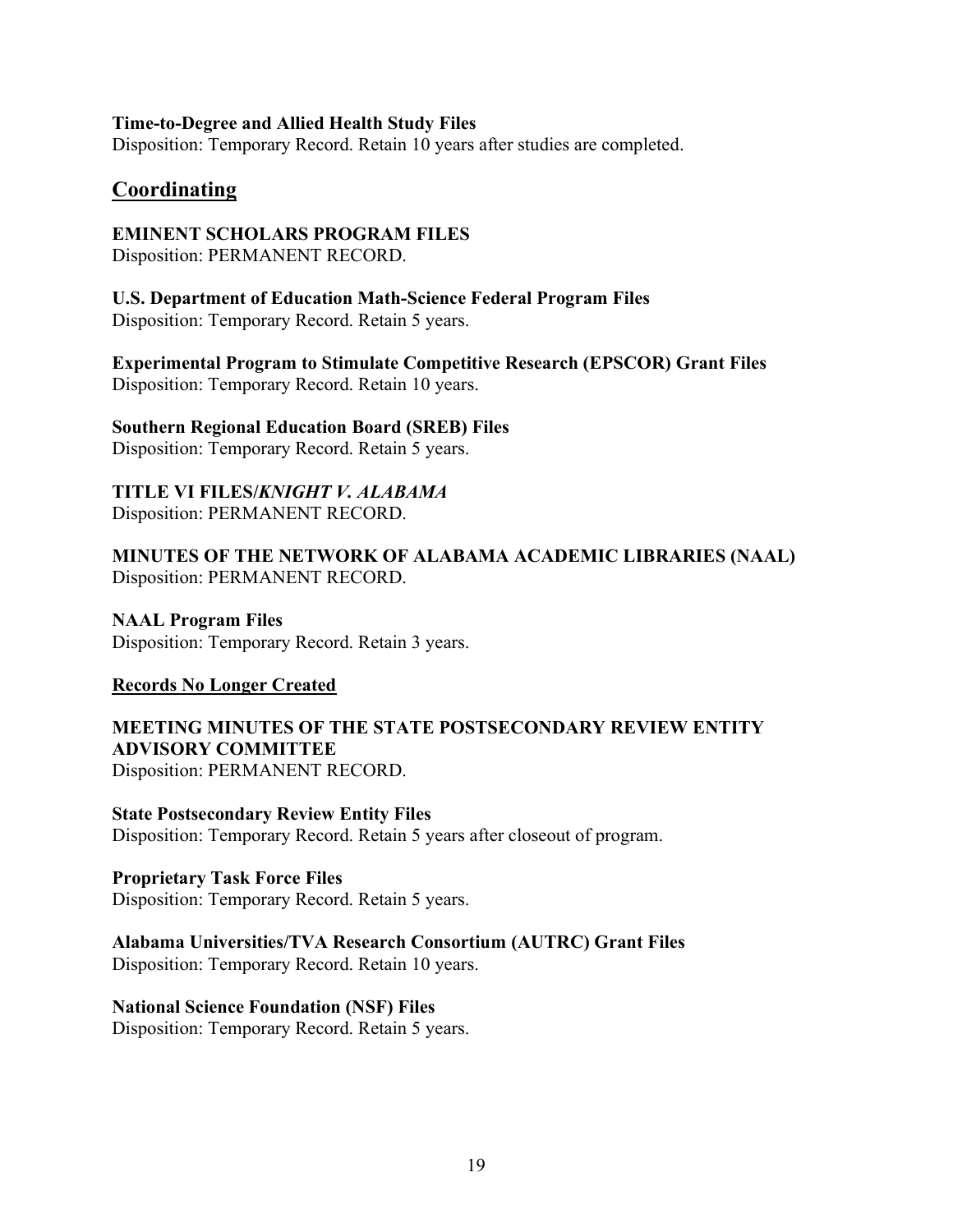#### Approving/Authorizing

MEETING MINUTES AND MEETING PACKET OF THE COMMISSION ON HIGHER EDUCATION Disposition: PERMANENT RECORD.

ADMINISTRATIVE CORRESPONDENCE OF THE EXECUTIVE DIRECTOR Disposition: PERMANENT RECORD.

ADVISORY COUNCILS FILES Disposition: PERMANENT RECORD.

Nonresident Institution Review Files Disposition: Temporary Record. Retain 10 years.

Academic Programs Files Disposition: Temporary Record. Retain 20 years.

Academic Programs Tracking Log Disposition: Temporary Record. Retain for useful life.

Off-Campus Files Disposition: Temporary Record. Retain 20 years.

ACADEMIC PROGRAM INVENTORY Disposition: PERMANENT RECORD.

Academic Program Inventory Documentation Files Disposition: Temporary Record. Retain 20 years.

Program Viability Analysis Files. Disposition: Temporary Record. Retain 20 years.

ROLE MATRICES FILES Disposition: PERMANENT RECORD.

### **Budgeting**

UNIFIED BUDGET RECOMMENDATIONS Disposition: PERMANENT RECORD.

Unified Budget Recommendations Working Files Disposition: Temporary Record. Retain 1 year.

Facilities/Utilities Files Disposition: Temporary Record. Retain 5 years.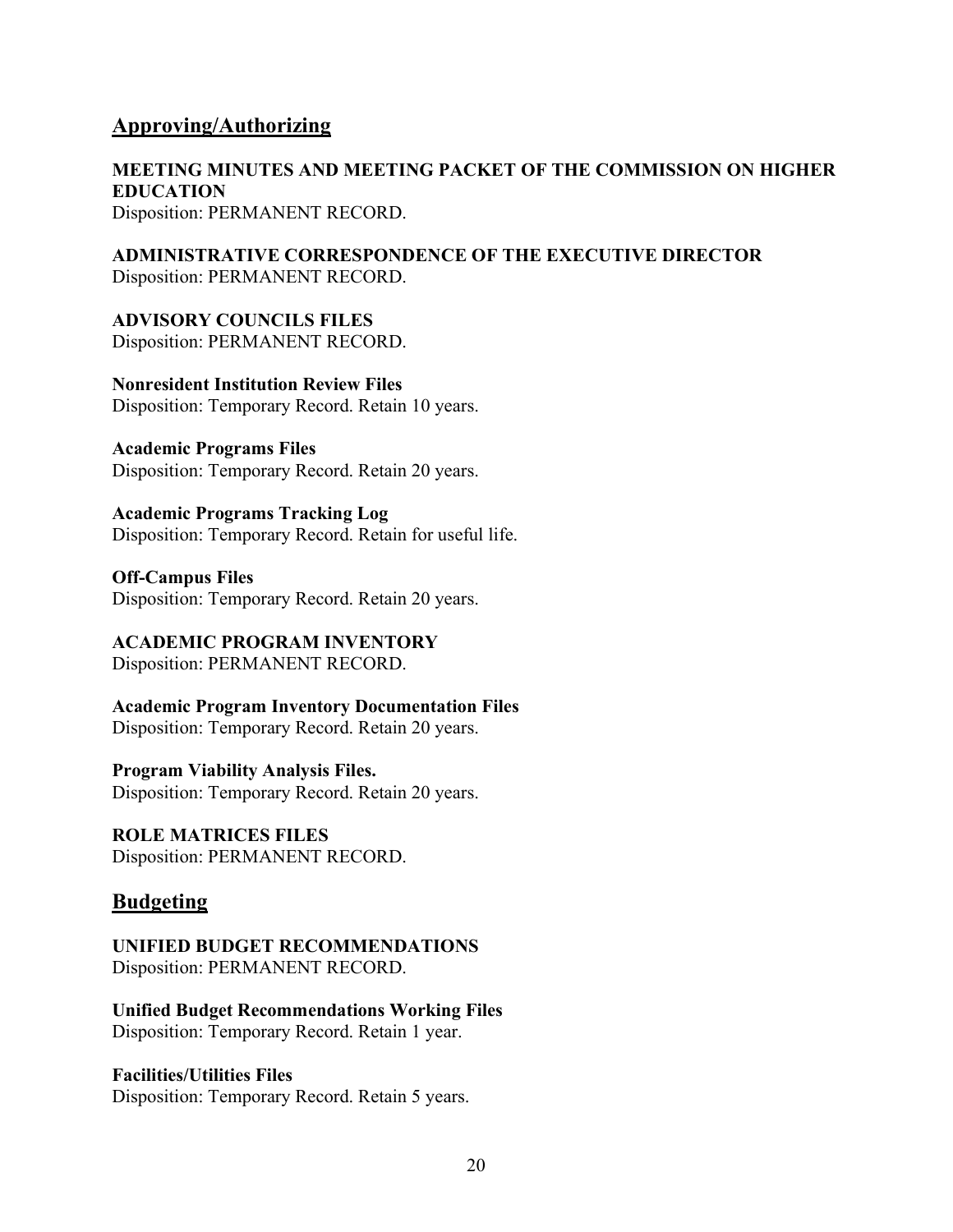## Providing Financial Assistance

#### Title II (EESA) Grant Files

Disposition: Temporary Record. Retain 5 years after the submission of the final federal financial report.

#### Dwight D. Eisenhower Mathematics and Science Education Grant Files

Disposition: Temporary Record. Retain 5 years after the submission of the final federal financial report.

#### Student Assistance Initiated Loan Servicing (SAILS) Payment Coupons

Disposition: Temporary Record. Retain 6 years.

#### SAILS Paid in Full Histories

Disposition: Temporary Record. Retain 6 years.

#### SAILS Deferment and Forbearance Documentation Files

Disposition: Temporary Record. Retain 10 years.

#### MEETING MINUTES OF THE ALABAMA HIGHER EDUCATION LOAN CORPORATION (AHELC)

Disposition: PERMANENT RECORD.

#### AHELC General Ledgers and Journals

Disposition: Temporary Record. Retain 8 years after last bond is retired.

#### AHELC Files

Disposition: Temporary Record. Retain 8 years after last bond is retired.

#### Lenders' Requests for Interest and Special Allowance

Disposition: Temporary Record. Retain 10 years or until completion of 2 independent audits, whichever is later.

#### Lender Third Party Servicer Files/Bank Deposit Receipts

Disposition: Temporary Record. Retain 6 years or until the completion of 2 independent audits, whichever is later.

#### Quarterly Statistical Reports Sent to U.S. Department of Education

Disposition: Temporary Record. Retain 10 years.

#### Appalachian Youth Scholarship Program Files

Disposition: Temporary Record. Retain 5 years from initial application.

#### Alabama Student Grant Program Files

Disposition: Temporary Record. Retain 5 years after date of submission of the institutional award list.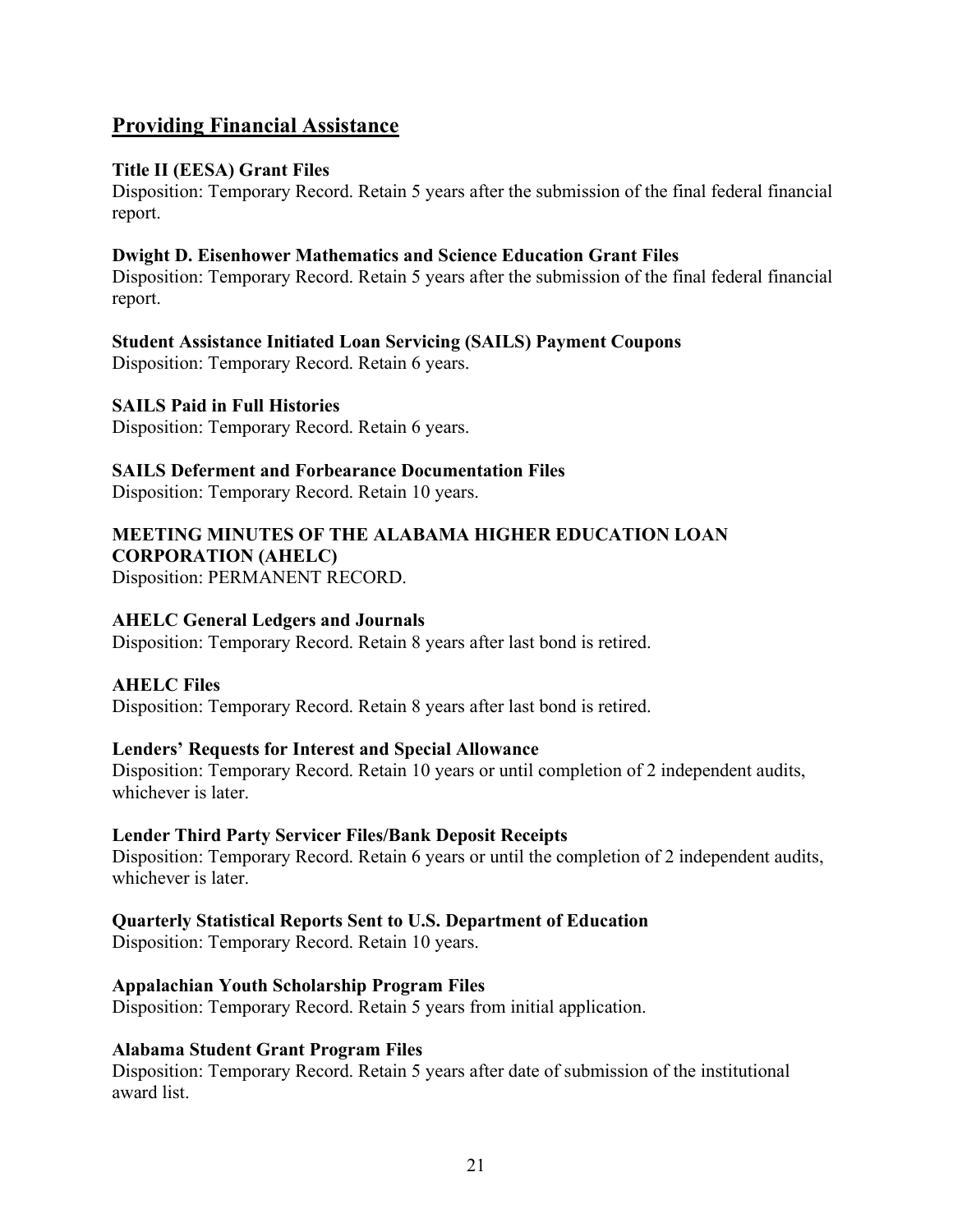#### State of Alabama Chiropractic Scholarship Program Files

Disposition: Temporary Record. Retain 5 years after date of the certification of an application.

#### Technology Scholarship Program for Alabama Teachers Files

Disposition: Temporary Record. Retain 5 years after date of the certification of an application.

#### Police Officers' and Firefighters' Survivors' Educational Assistance Scholarship Files

Disposition: Temporary Record. Retain 5 years after the date of certification of an institutional invoice.

#### MEETING MINUTES OF THE POLICE OFFICERS' AND FIREFIGHTERS' SURVIVORS EDUCATIONAL ASSISTANCE PROGRAM Disposition: PERMANENT RECORD.

#### Emergency Secondary Education Scholarship Program Files

Disposition: Temporary Record. Retain 5 years after the date of certification of an application.

#### Alabama Student Assistance Program Files

Disposition: Temporary Record. Retain 5 years.

#### Alabama National Guard Educational Assistance Program Files

Disposition: Temporary Record. Retain 12 years after the first tuition payment.

#### Records No Longer Created (Guaranteed Student Loan Program)

Loan Subrogation Files Disposition: Temporary Record. Retain 5 years after loan is subrogated.

#### Paid-in-Full Accounts

Disposition: Temporary Record. Retain 5 years after loan is closed.

#### Loan Default Aversions

Disposition: Temporary Record. Retain 5 years.

#### Student Assistance Administrative Files

Disposition: Temporary Record. Retain 5 years.

#### Closed Accounts Discharged in Bankruptcy

- a. Closed Accounts Disposition: Temporary Record. Retain 5 years after account is discharged.
- b. Closed Accounts with Judgments Disposition: Temporary Record. Retain 5 years after final expiration of court judgment.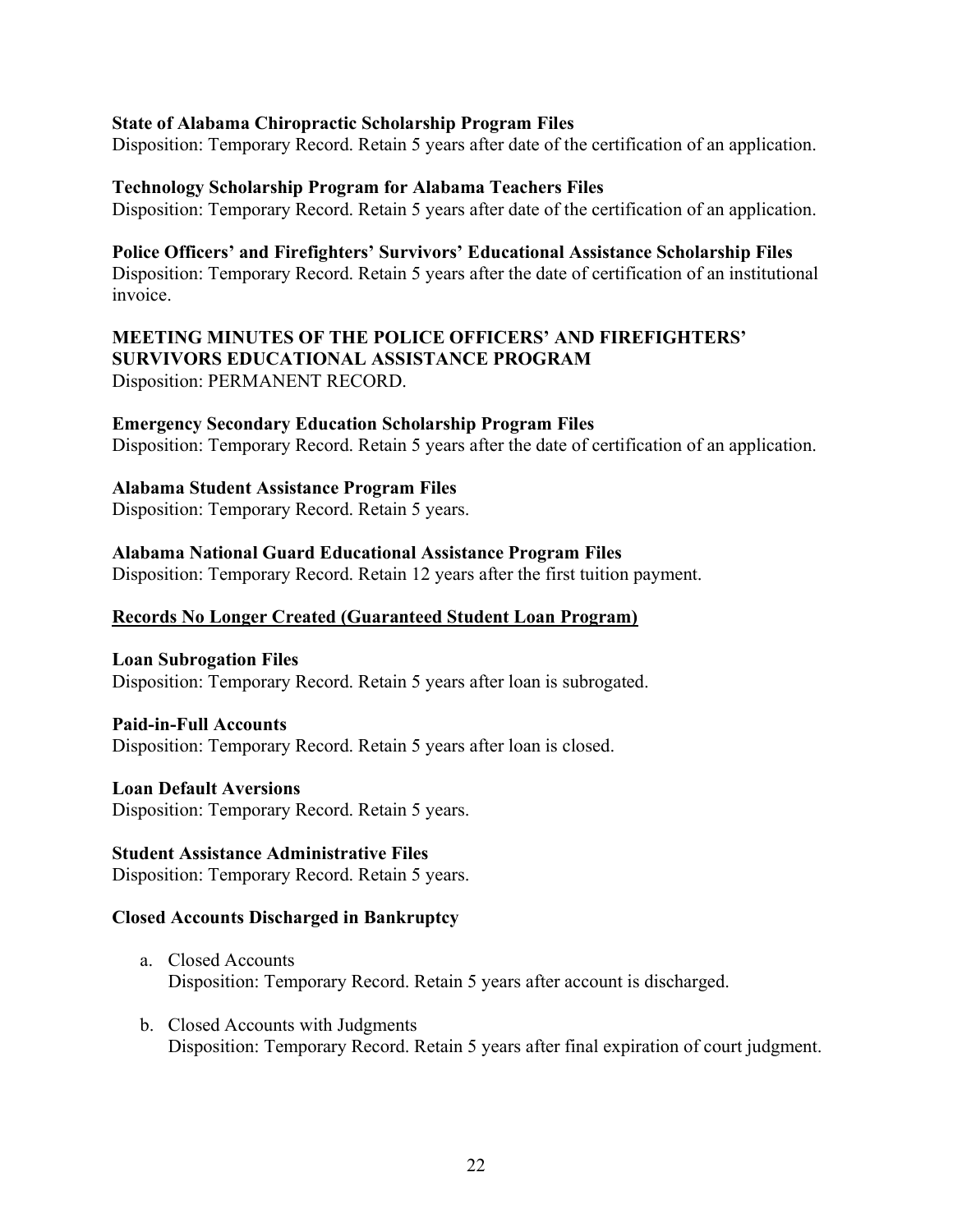#### Student Loan Applications

Disposition: Temporary Record. Retain 5 years after the loan is paid in full or is declared uncollectible.

#### Routine Accounting Records

Disposition: Temporary Record. Retain 5 years from official termination of program (December 31, 1996).

#### Reporting/Publicizing

ANNUAL REPORT/OTHER PUBLISHED REPORTS Disposition: PERMANENT RECORD.

#### QUADRENNIAL EVALUATION FILES

Disposition: PERMANENT RECORD.

PROGRAMMATIC INFORMATIONAL/EDUCATIONAL PUBLICATIONS Disposition: PERMANENT RECORD.

### Administering Internal Operations: Managing the Agency

#### Commission Member Files

Disposition: Temporary Record. Retain for useful life.

#### Friday Report Files

Disposition: Temporary Record. Retain 5 years.

#### Routine Correspondence

Disposition: Temporary Record. Retain 3 years after the end of the fiscal year in which records were created.

Administrative Reference Files Disposition: Temporary Record. Retain for useful life.

Agency Legal Counsel's Files Disposition: Temporary Record. Retain 10 years after closure or final disposition of the case.

#### Legislation Tracking Files

Disposition: Temporary Record. Retain for useful life.

#### Administrative Procedures Rules Filings

Disposition: Temporary Record. Retain 3 years after the end of the fiscal year in which records were created.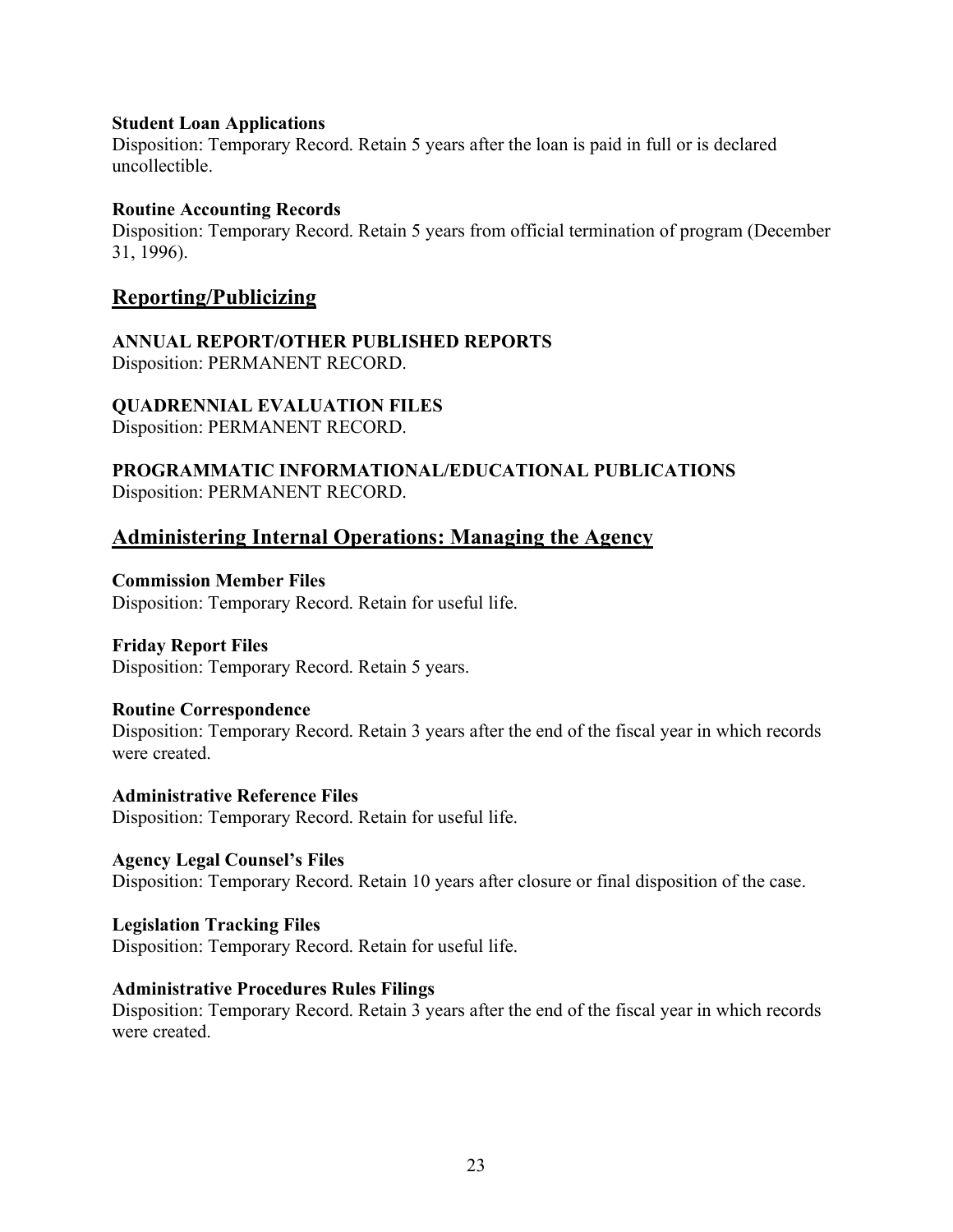#### Records documenting the implementation of the agency's RDA (copies of transmittal forms to Archives or State Records Center, evidence of obsolete records destroyed, annual reports to ADAH)

Disposition: Temporary Record. Retain 3 years after the end of the fiscal year in which the records were created.

#### Copy of RDA

Disposition: Temporary Record. Retain 3 years after the end of the fiscal year the in which the RDA was superseded.

#### Computer systems documentation (hardware/software manuals and diskettes, warranties, Y2K records)

Disposition: Temporary Record. Retain documentation of former system 3 years after the end of the fiscal year in which the former hardware and software no longer exists anywhere in the agency, and all permanent records have been migrated to the new system.

Printouts of Acknowledgment from the Secretary of State Relating to Notices of Meetings Posted by State Agencies

Disposition: Temporary Record. Retain 3 years.

## Administering Internal Operations: Managing Finances

Records documenting the preparation of a budget request package and reporting of the status of funds, requesting amendments of allotments, and reporting program performance Disposition: Temporary Record. Retain 3 years after the end of the fiscal year in which the records were created.

Records documenting the requisitioning and purchasing of supplies and equipment, receipting and invoicing for goods, and authorizing payment for products Disposition: Temporary Record. Retain 3 years after the end of the fiscal year in which the records were created.

#### Records of original entry or routine accounting transactions, such as journals, registers, and ledgers, and records of funds deposited outside the state treasury, including bank statements, deposit slips, cancelled checks, etc.

Disposition: Temporary Record. Retain 3 years after the end of the fiscal year in which the records were created.

Records documenting requests for authorization from supervisors to travel on official business and other related materials, such as travel reimbursement forms and itineraries Disposition: Temporary Record. Retain 3 years after the end of the fiscal year in which the records were created.

#### Records documenting contracts for services or personal property Disposition: Temporary Record. Retain 6 years after expiration of the contract.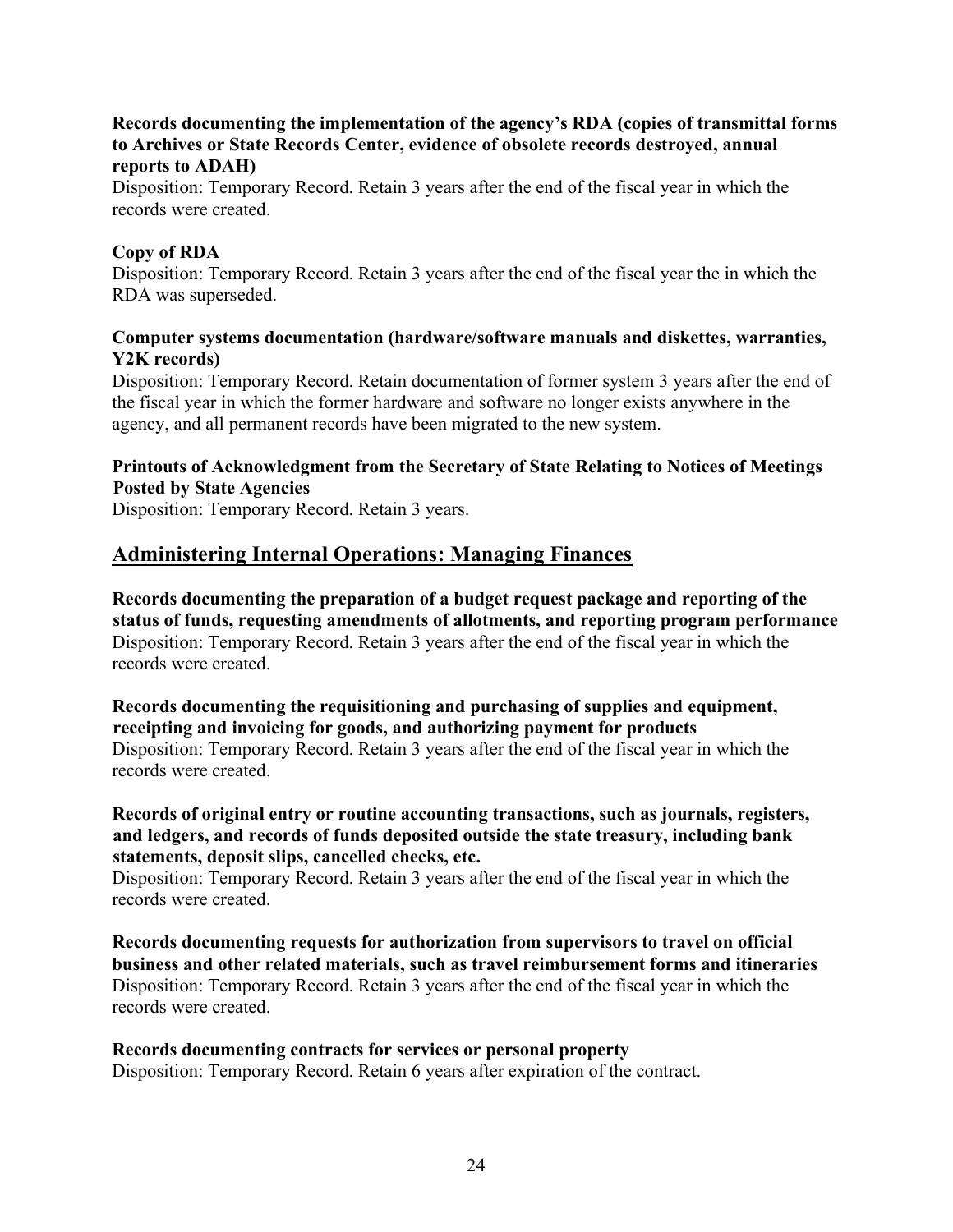#### Records documenting the bid process, including requests for proposals and unsuccessful responses

- a. Original Bid Records Maintained in the Purchasing Office of the Agency for Contracts over \$7500 Disposition: Temporary Record. Retain 7 years after the end of the fiscal year in which the bids were opened.
- b. Duplicate copies of bid (where originals are maintained by the Finance Department Division of Purchasing) Disposition: Temporary Record. Retain 3 years after the end of the fiscal year in which the bids were opened.

#### Agency Audit Reports

Disposition: Temporary Record. Retain 6 years after end of the fiscal year in which the records were created.

## Administering Internal Operations: Managing Human Resources

#### Job Recruitment Materials

Disposition: Temporary Record. Retain 3 years after the end of the fiscal year in which the records were created.

#### Position Classification Files

Disposition: Temporary Record. Retain 4 years after position is reclassified.

#### Application Materials (including, for local, rejected applications)

Disposition: Temporary Record. Retain 1 year.

#### Records documenting payroll (e.g. pre-payroll reports, payroll check registers)

Disposition: Temporary Record. Retain 3 years after the end of the fiscal year in which the records were created.

#### Records documenting payroll deduction authorizations

Disposition: Temporary Record. Retain 6 years after separation of the employee from the agency.

#### Records documenting payroll deductions for tax purposes (including Form 941)

Disposition: Temporary Record. Retain 3 years after end of year in which the records were created.

Records documenting an employee's work history, generally maintained as a case file Disposition: Temporary Record. Retain 6 years after separation of the employee from the agency.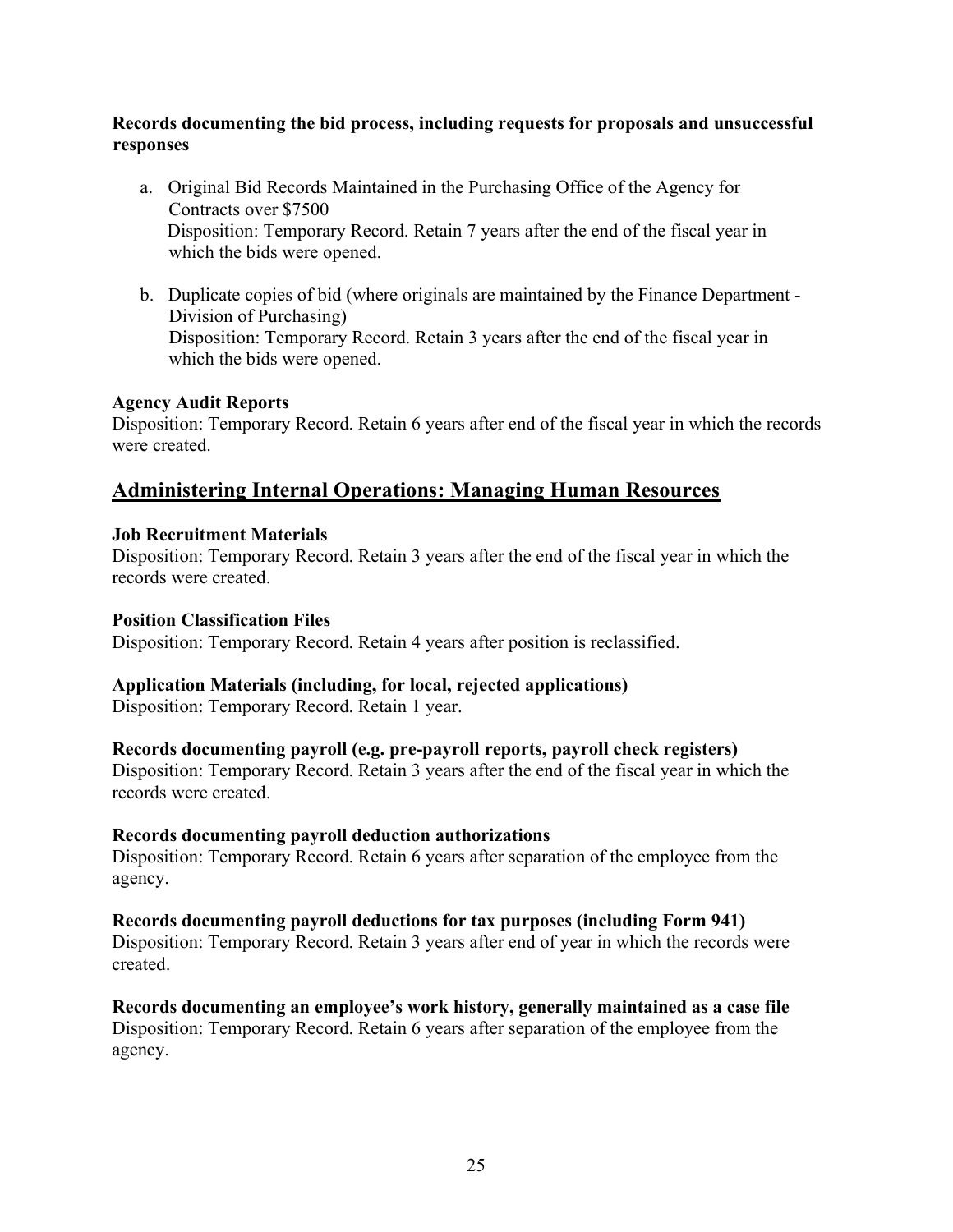#### Records documenting employees' daily and weekly work schedules

Disposition: Temporary Record. Retain 3 years after the end of the fiscal year in which the records were created.

#### Records documenting an employee's hours worked, leave earned, and leave taken (including time sheets)

Disposition: Temporary Record. Retain 3 years after the end of the fiscal year in which the records were created.

#### Records documenting sick leave donations

Disposition: Temporary Record. Retain 3 years after the end of the fiscal year in which the records were created.

#### Records documenting final leave status (cumulative leave)

Disposition: Temporary Record. Retain 6 years after separation of the employee from the agency.

#### Employee Flexible Benefits Plan Files

- a. General information Disposition: Temporary Record. Retain until superseded.
- b. Other (applications, correspondence) Disposition: Temporary Record. Retain 6 years.

#### State Employees Injury Compensation Trust Fund Files

Disposition: Temporary Record. Retain 6 years after separation of the employee from the agency.

Records documenting agency provision of training and professional development Disposition: Temporary Record. Retain 3 years.

## Administering Internal Operations: Managing Properties, Facilities, and **Resources**

#### SEMIANNUAL INVENTORY LISTS Disposition: PERMANENT RECORD. Retain in office (Code of Alabama 1975 § 36-16-8[1]).

#### Transfer of State Property Forms (SD-1)

Disposition: Temporary Record. Retain 3 years after the end of the fiscal year in which the records were created.

#### Property Inventory Cards and/or Computer Files

Disposition: Temporary Record. Retain 3 years after the end of the fiscal year in which the items were removed from inventory.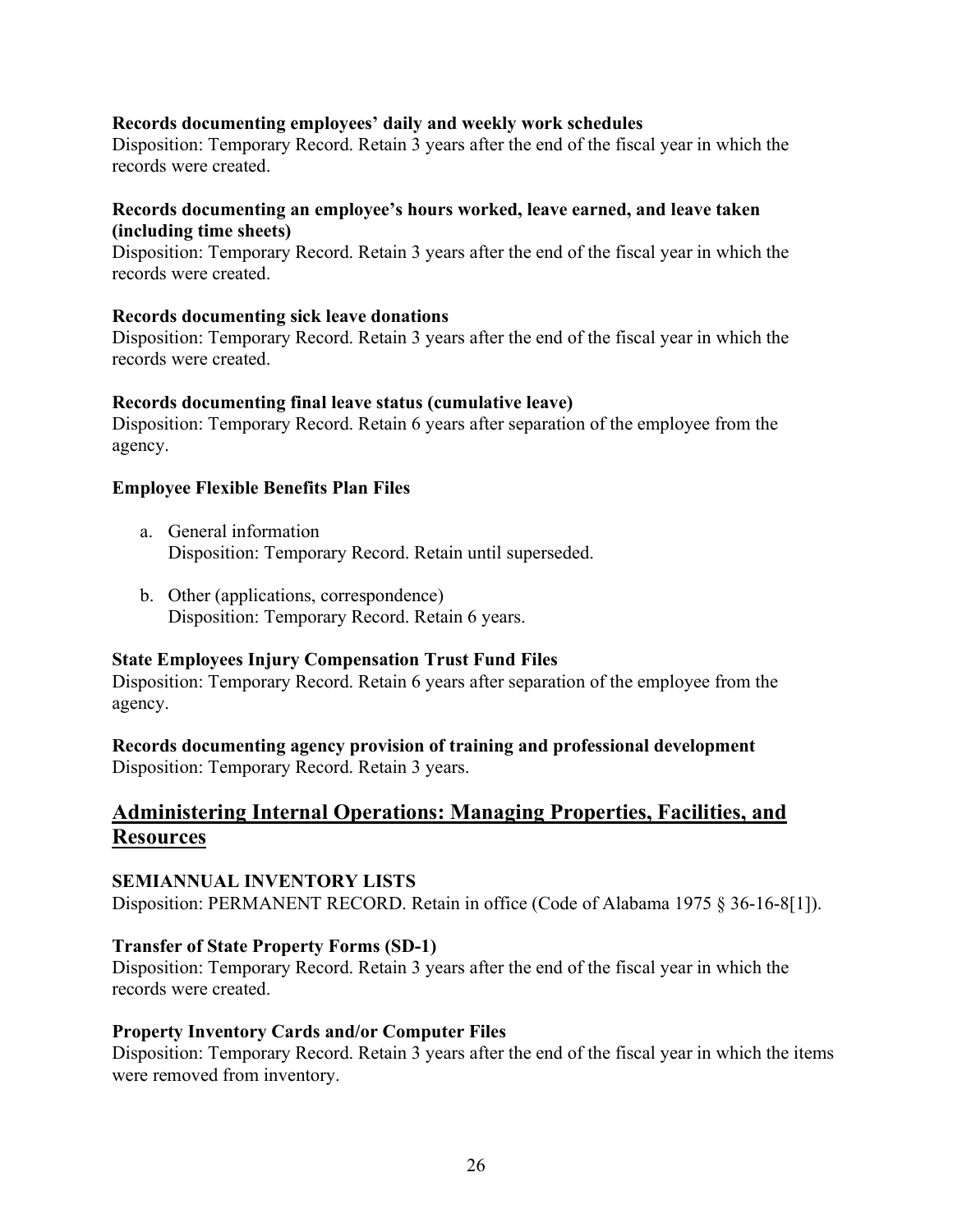#### Receipts of Responsibility for Property

Disposition: Temporary Record. Retain until return of item to property manager.

#### Real Property Leasing/Renting Records

Disposition: Temporary Record. Retain for 6 years after the termination of the lease or rental agreement.

#### Vehicle and Equipment Maintenance Files

Disposition: Temporary Record. Retain 3 years after the end of the fiscal year in which the property is sold or replaced.

#### Motor Pool Vehicle Use Records

Disposition: Temporary Record. Retain 3 years after the end of the fiscal year in which the records were created.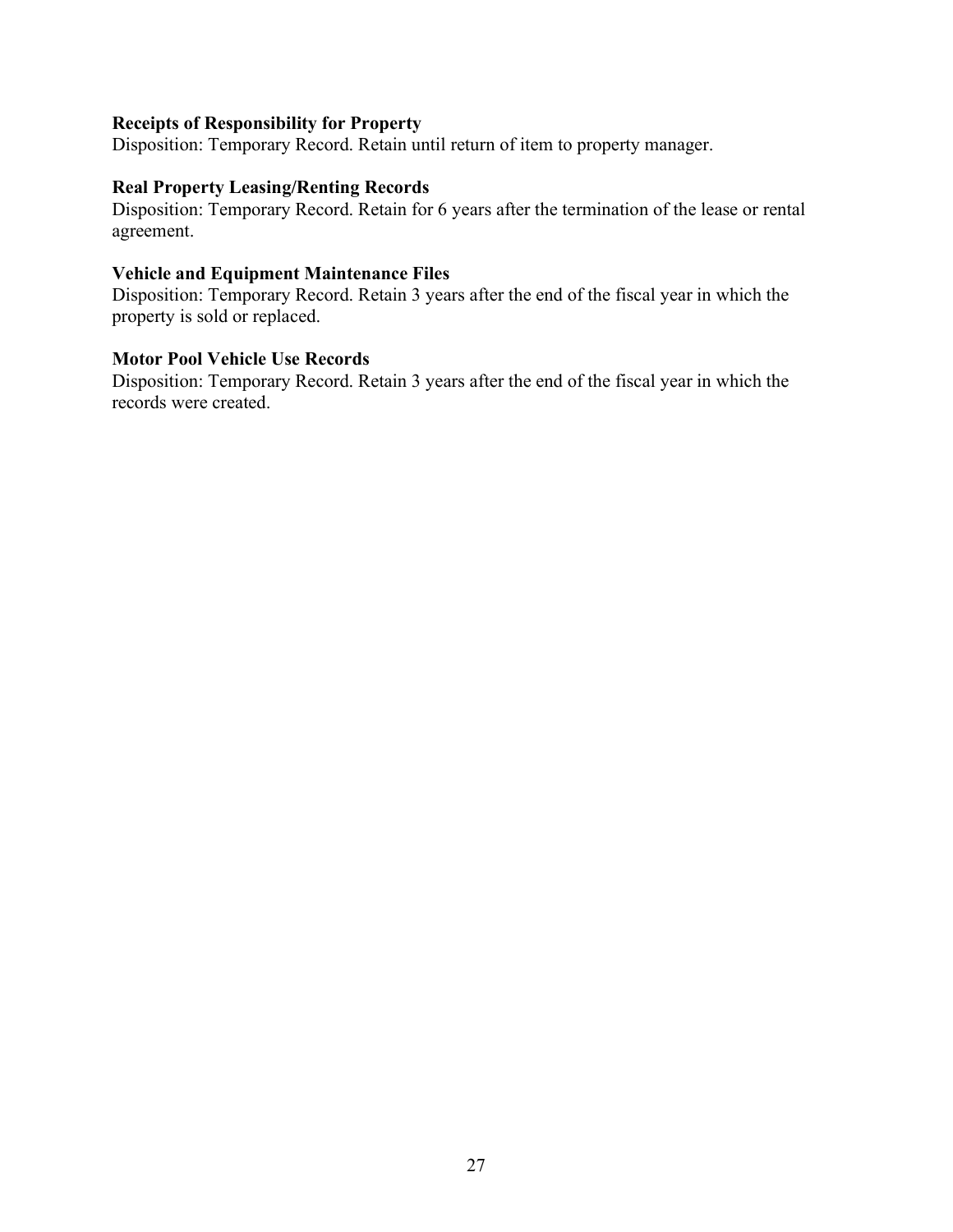## Approval of Records Disposition Authority (RDA)

By signing this agreement, the Alabama Commission on Higher Education acknowledges its responsibilities for the proper management of its records and agrees to abide by the implementation guidelines listed below:

- The Alabama Commission on Higher Education will designate a managerial position as the agency records officer. This position is responsible for: ensuring the development of quality record keeping systems that meet the business and legal needs of the commission, for coordinating the transfer and destruction of records, for ensuring that permanent records held on alternative storage media (such as microforms and digital imaging systems) are maintained in compliance with national and state standards, for submitting an annual report on records management activities to the State Records Commission in April of each year, and for ensuring the regular implementation of the commission's approved RDA.
- **Permanent records in the Alabama Commission on Higher Education custody will be** maintained under proper intellectual control, and in an environment that will ensure their physical order and preservation.
- Destruction of temporary records, as authorized in this RDA, should occur agency-wide on a regular basis – for example, after the successful completion of an audit, at the end of an administration, or at the end of a fiscal year. Despite the RDA's provisions, no record should be destroyed that is necessary to comply with requirements of the state Sunset Act, audit requirements, or any legal notice or subpoena.
- The commission should maintain full documentation of any computerized record-keeping system it employs. It should develop procedures for: (1) backing up all permanent records held in electronic format; (2) storing a back-up copy off-site; and (3) migrating all permanent records when the system is upgraded or replaced. If the commission chooses to maintain permanent records solely in electronic format, it is committed to funding any system upgrades and migration strategies necessary to ensure the records' permanent preservation and accessibility.
- The Alabama Commission on Higher Education agrees to allow the State Records Commission, its staff, and the Examiners of Public Accounts to examine the condition of the permanent records maintained in the custody of the commission and to inspect records destruction documentation. Government Records Division archivists are available to train the commission staff in RDA implementation and otherwise assist the commission in implementing its records management program.